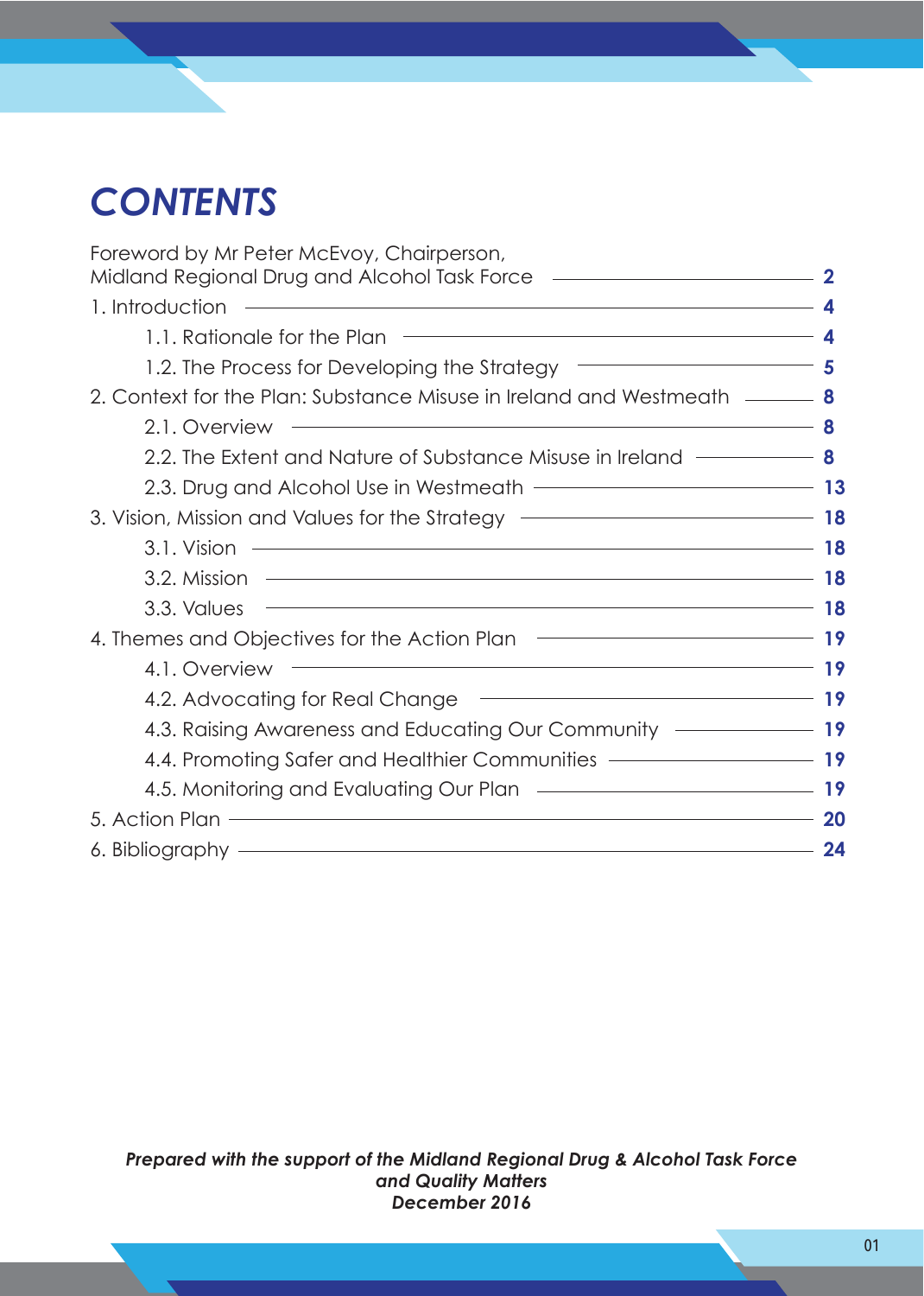*Foreword by Mr Peter McEvoy, Chairperson, Midland Regional Drug and Alcohol Task Force*

During 2015 the Midland Regional Drug & Alcohol Task Force (MRDATF) secured funding from Pobal through the Dormant Accounts Fund to facilitate a community mobilisation process that promotes prevention and awareness initiatives associated with alcohol and drug misuse in County Westmeath. The initiative has seen the development a community based drug and alcohol action plan and the establishment of a County Stakeholder Action Group (CSAG) for County Westmeath.

I am very pleased to present this action plan, which I believe will provide a valuable resource for the county and assist the MRDATF, Athlone Drug Awareness Group and members of the CSAG to support and strengthen a community based response to drug and alcohol misuse. A priority theme cited in the National Substance Misuse Strategy (2012):

*"There is a need for a community wide, inclusive and coordinated approach to promote greater social responsibility, prevention and awareness on alcohol related issues. Communities should be supported to develop evidence based skills and methodologies to implement community mobilisation programmes with a view to increasing public awareness".* 

This method of engagement reflects the overall aims and objectives of the National Drug Strategy (2009 -2016), supports the National Framework for Improving Health & Wellbeing 2013 -2025 and optimises the impact of limited resources.

Members of the CSAG were supported through the action planning process by participating in a Substance Misuse Awareness & Community Action Planning Training Programme which was delivered by social research charity Quality Matters. Part of this initiative saw the development of a toolkit which was also developed by Quality Matters. This toolkit was used as part of the training programme, and the MRDATF envisage that this toolkit, 'Toolkit for developing local community action plans for the Drug & Alcohol Task Force', will greatly assist the MRDATF to roll out this initiative in the other counties of the midland region.

On behalf of the MRDATF, I would like to thank the authors of the Action Plan, Quality Matters. I would also like to thank Athlone Drug Awareness Group and all participants of the CSAG for their involvement, commitment and participation in this initiative. Without their commitment, the development of this action plan would not have been possible. Thanks also to the MRDATF staff team Antoinette Kinsella, Co-ordinator, Josephine Lee and Regina Earley, Administration for their role in supporting the initiative. Special thanks also to the HSE. I welcome the opportunity to also acknowledge and thank Pobal for funding this initiative under the Dormant Accounts Fund.

**Mr Peter McEvoy Chairperson Midland Regional Drug & Alcohol Task Force December 2016**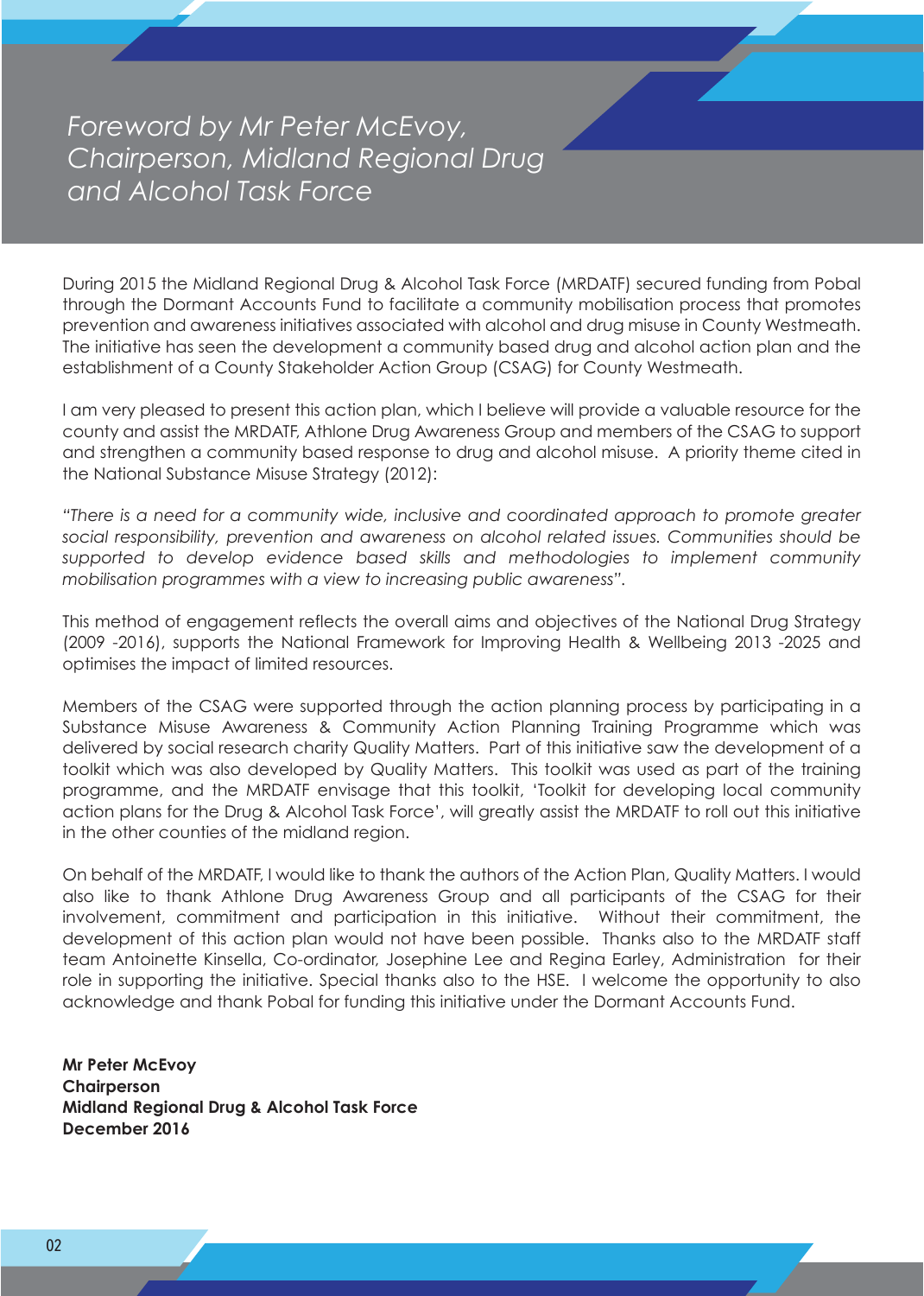#### **Acronyms Used in this Report**

**ADAG:** Athlone Drug Awareness Group **NACDA:** National Advisory **CADS:** Community Alcohol and Drug Service **Committee On Drugs & Alcohol CSAG:** County Stakeholder Action Group **NDRDI:** National Drug Related **ETB:** Education & Training Board Deaths Index FAI: Football Association of Ireland **NDS:** National Drug Strategy **HRB:** Health Research Board **NDTRS:** National Drug Treatment **HSE:** Health Service Executive **Reporting System** Reporting System **KPI:** Key Performance Indicator **PPN:** Public Participation Network **LDN:** Local Drug Network **WCC:** Westmeath County Council **MRDATF:** Midland Regional Drug and Alcohol Task Force **WHO:** World Health Organisation

#### **Strategy Development Group Members**

#### **Name Organisation**

Ms Alice McDonnell Westmeath Transformation College Ms Brigid Malone Barnardos Ms Kathryn Joyce Whyte Merchants Quay Ireland Ms Pauline Orohoe Barnardos Mr Peter Dolan Moate Action Group Ms Simmy Ndlovu Athlone Women's Group Garda Tom Blake An Garda Síochána Ms Yvonne Canning The Ana Liffey Drug Project

Ms Annette Barr Jordan Westmeath County Council Ms Antoinette Kinsella Midland Regional Drug & Alcohol Task Force Ms Cathy Whelehan Rochfortbridge Tidytowns Ms Danuta Kostovena **Athlone Drug Awareness Group** Mr Dave Raftis Westmeath Public Participation Network Ms Deborah Dwyer Citizens Information, Co Westmeath Ms Delia Kilkenny **Athlone Drug Awareness Group** Mr Donal Jackson Saoirse Care & Well Being Foundation Ms Emma Mannion Midlands Simon Community Ms Fiona McAuley Westmeath Transformation College Ms Fran Byrne HSE CADS (Community, Alcohol & Drug Service) Mr Frankie Keena **Athlone Drug Awareness Group** Ms Grainne Powell **HSE Health Promotion & Improvement Service** Mr Jim Henson **Athlone Drug Awareness Group** Ms Joanne Naughton Youth Work Ireland Midlands Ms Linda Jo Quinn Westmeath Community Development Ms Lisa Hanlon **Athlone Institute of Technology** Mr Louie Quinones Westmeath Transformation College Ms Maria Quinn **Ballinacargy Family Resource Centre** Ms Marion Mulvanny HSE CADS (Community, Alcohol & Drug Service) Mr Neil Flannery Stepping Out, National Learning Network Ms Nuala O'Brien Longford & Westmeath Education & Training Board Mr Paul Osam FAI (Football Association of Ireland) Ms Sheena Lawless Monsignor McCarthy Family Resource Centre Ms Tina Elliffe Athlone Drug Awareness Group Mr Vinnie Bagnall **Kinnegad Combined Community Employment Scheme** Ms Yvonne Dooner Westmeath County Council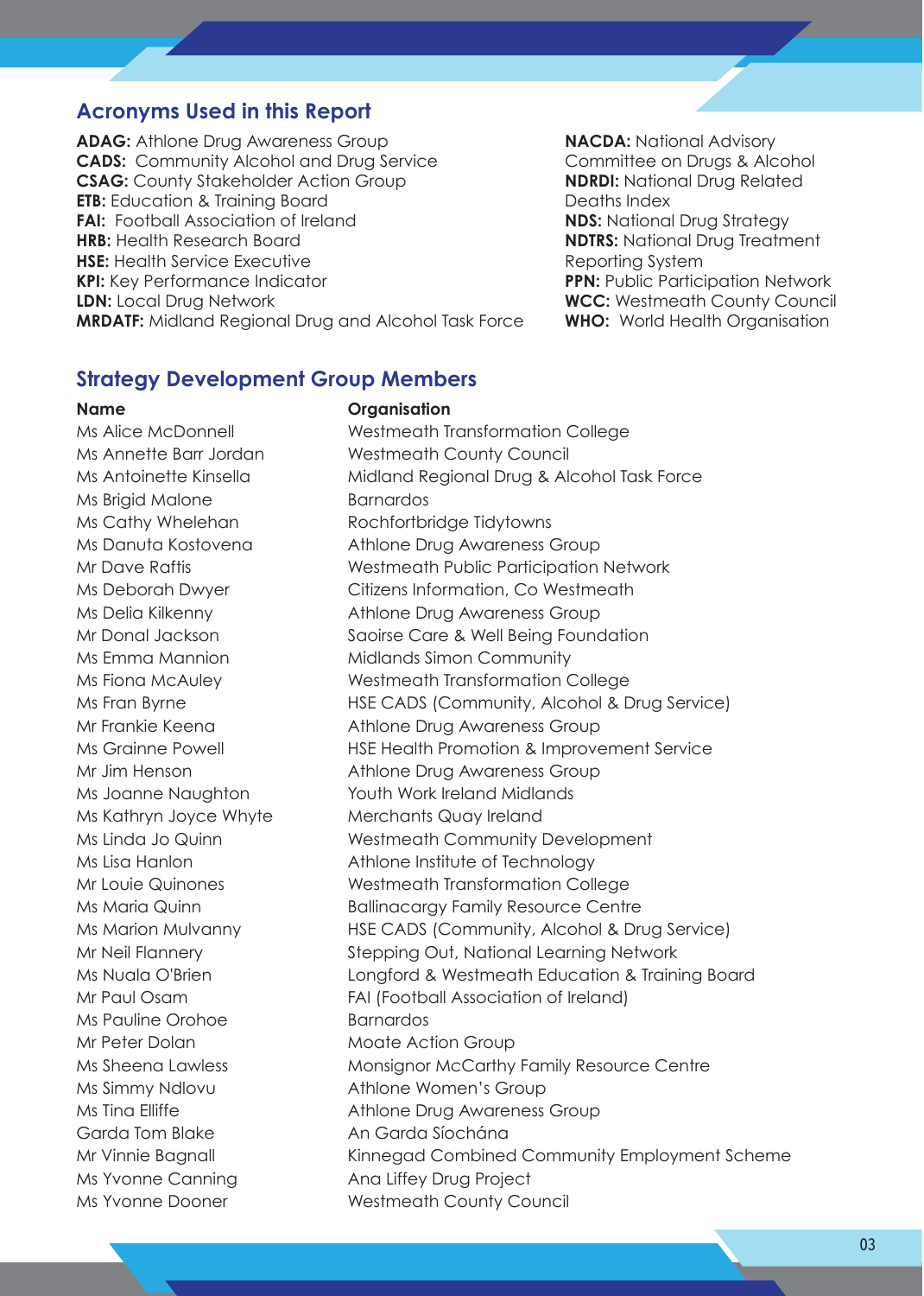# *1. Introduction*

## **1.1. Rationale for the Plan**

The prevalence of drug and alcohol related difficulties in communities across Ireland, and the increasing need for access to treatment and support services is well-documented and widely understood.

A number of factors highlight the importance of mobilising the wider community, outside of treatment services, to engage in efforts to educate and raise awareness around drug and alcohol related difficulties. This includes the increasing professionalisation of treatment and rehabilitation services and the increasing emphasis on evidence-based models for service provision, which means that services are focussed on outcomes for those who require support, rather than focussing on efforts to prevent people developing drug and alcohol difficulties.

The mobilisation of a range of community partners from the public, statutory, community and voluntary and private sectors is vital to ensure that as many people as possible in the community have access to the information that they need, when they need it, in relation to drug and alcohol related harm and the supports available for those living with such harms. It is also important that there is a mechanism through which the voice of the community can be communicated at policy level to ensure that their views can be heard on issues that affect people from the community to varying degrees.

A community action plan ensures that stakeholders from a variety of sectors (including statutory, community, voluntary and private organisations) can work together to identify ways the wider community can be mobilised to support change in relation to drug and alcohol use in their area. The importance of the community in responding to drug and alcohol difficulties has been highlighted in a number of fora:

| Forum                                                             | <b>Recommendation</b>                                                                                                                                                                                                                                                                                                                                                 |
|-------------------------------------------------------------------|-----------------------------------------------------------------------------------------------------------------------------------------------------------------------------------------------------------------------------------------------------------------------------------------------------------------------------------------------------------------------|
| <b>National Substance</b><br><b>Misuse Strategy</b>               | "There is a need for a community-wide, inclusive and coordinated<br>approach to promote greater social responsibility, prevention and<br>awareness on alcohol related issues. Communities should be supported to<br>develop evidence based skills and methodologies to implement<br>community mobilisation programmes with a view to increasing public<br>awareness". |
| <b>HSE National Service</b><br><b>Plan 2016</b>                   | Recommends further progress on a co-ordinated approach to prevention<br>and education interventions through the community mobilisation on<br>alcohol initiatives with Drugs and Alcohol Task Forces                                                                                                                                                                   |
| <b>MRDATF Strategic</b><br>Planning<br><b>Consultations, 2016</b> | "Additional Local Drug Networks would support the rollout of a community<br>mobilisation approach to information and education; and County<br>Stakeholder Action Groups could help build community support for best<br>practice".                                                                                                                                     |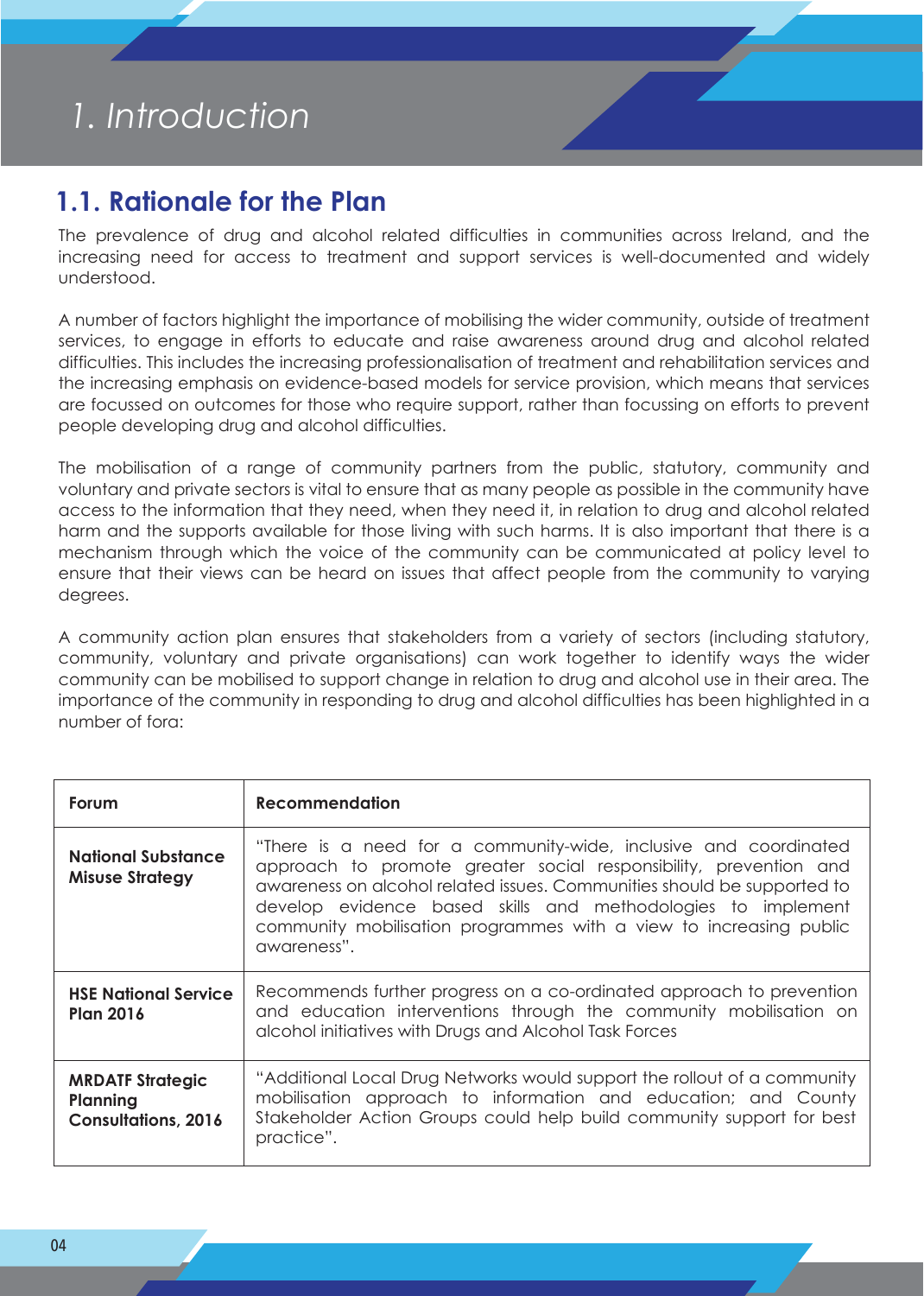# **1.2. The Process for Developing the Strategy**

### **The Role of the Midland Regional Drug and Alcohol Task Force (MRDATF)**

The Midland Regional Drug and Alcohol Task Force (MRDATF) is one of ten Regional Drug and Alcohol Task Forces in Ireland that were set up in 2003, on foot of recommendations from the National Drugs Strategy (NDS). Its role is to facilitate a more effective response to the drug and alcohol problem in areas experiencing the highest levels of substance misuse and involve those directly affected by the problem in the development of an area based drug and alcohol strategy. The MRDATF and its sub-structures bring together members representing the community, voluntary and statutory sectors, public representatives and key interest groups to develop and co-ordinate a collective and integrated response to drug and alcohol problems in the midland region. This region covers the catchment area of Longford, Westmeath, Laois and Offaly. This partnership work is carried out under key themes in line with the pillars of the National Drugs Strategy 2009 – 2016 and the Substance Misuse Strategy; Supply reduction, Prevention, Treatment and Rehabilitation and Research.

During 2015 the MRDATF secured funding from Pobal under Dormant Funds to facilitate a community mobilisation process that promoted prevention and awareness initiatives associated with alcohol and drug misuse at a county level. It also assisted in the development of a County Stakeholder Action Group (CSAG) in one selected county in the midland region. Participants of the CSAG were supported through the action planning process by participating in training and facilitated sessions which resulted in the development of a substance misuse action plan specific to the selected county.

In 2016 the MRDATF invited expressions of Interest from current MRDATF funded Local Drug and Alcohol Forums/Networks to coordinate in partnership with the MRDATF, the development of a County Stakeholder Action Group (CSAG) for a selected county in the midland region. This group would then take the lead on, and inform the development of a Local Substance Misuse Action Plan for the County. Athlone Drug Awareness Group was selected by the MRDATF to support the roll out of this initiative on a pilot basis in County Westmeath.

It was intended that the substance misuse action plan developed for County Westmeath would provide a valuable resource for the county and assist the MRDATF in partnership with Athlone Drug Awareness Group and members of County Westmeath CSAG to support and strengthen a community based response to drug and alcohol misuse at a local level.

Participants of the CSAG were supported through the action planning process by participating in a Substance Misuse Awareness & Community Action Planning Training Programme which was delivered by Quality Matters. A training toolkit was also developed by Quality Matters which was used as part of the training programme. It is envisaged that this toolkit 'Toolkit for developing local community action plans for the Drug & Alcohol Task Force', will greatly assist the MRDATF to roll out this initiative in the other counties of the midland region.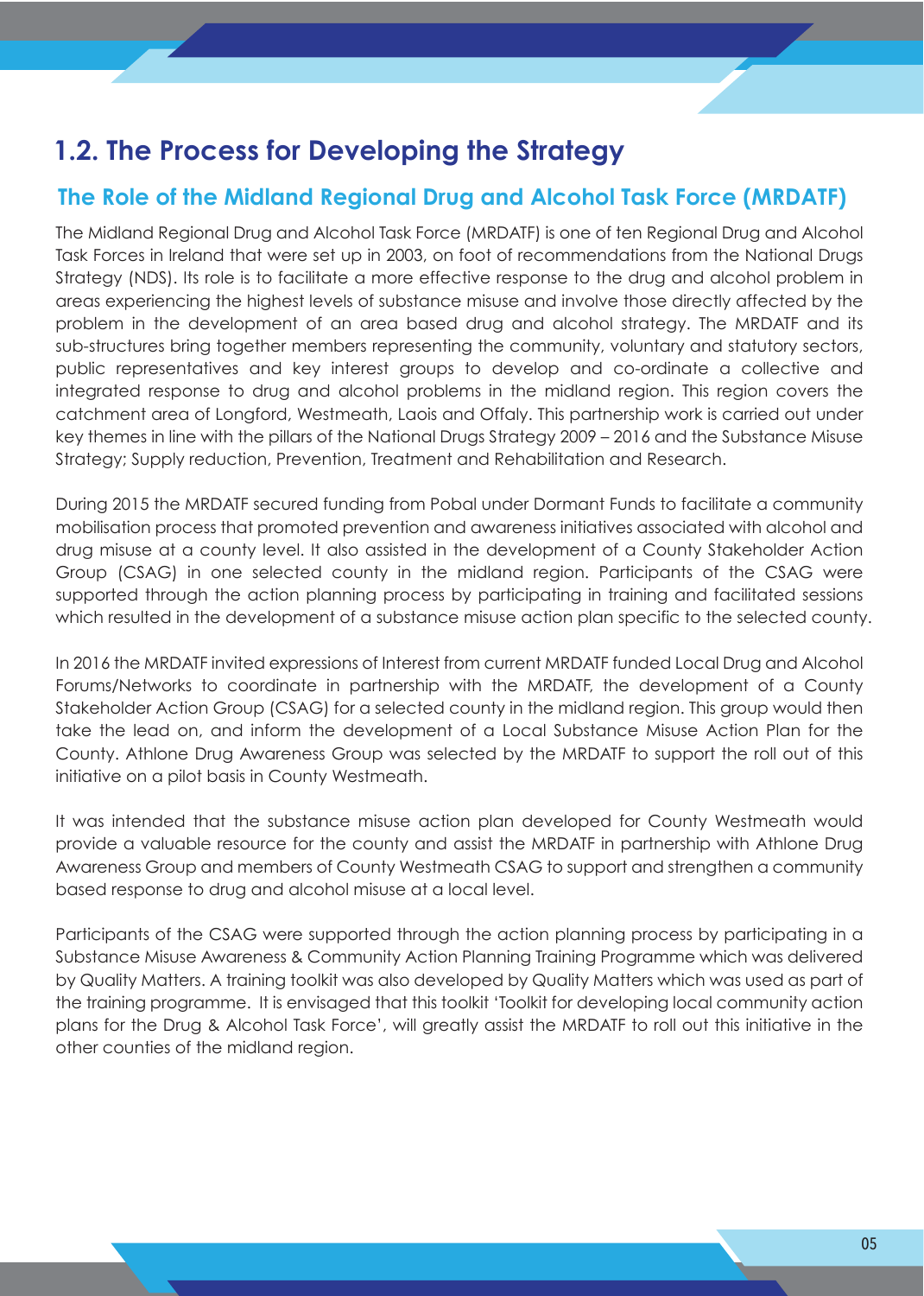### **Initial Call Out for Engagement**

Through a series of public meetings and surveys in Summer and Autumn 2016, individuals and organisations were invited to participate in a training and strategy development session for a Community Action Plan on Drugs and Alcohol for County Westmeath.

### **Provision of Training and Toolkit**

A core facet of community mobilisation is ensuring that individuals and organisations participating in the planning process are empowered through education to understand the context in which they are developing a plan. This includes understanding problems with drug and alcohol use, current supports available, and the potential for the community to support Task Forces and funded services to address the issue at a wider level. Fully understanding the plan meant that members could be clear about their scope, and focus the valuable energy of the community where it is needed most.

In preparation for the development of this plan, County Stakeholder Action Group members attended 1.5 days of training and received a toolkit on:

- The nature and extent of drug and alcohol use and harm in Ireland.
- How the state and service providers support those with problematic drug and alcohol use in Ireland.
- Good practice in strategic planning.
- Community mobilisation examples from other Task Force areas.

The training was delivered in October 2016 on a pilot basis to the CSAG by independent charity, Quality Matters. This committee comprised a range of individuals and organisations involved in developing the Community Action Plan for the county of Westmeath, one of the four counties included in the remit of the MRDATF.

### **Strategy Development Sessions**

This training was followed by two facilitated sessions to support the development of this Community Stakeholder Action Plan. The strategic planning sessions were attended by all members, and involved members identifying actions, outcomes, agencies, critical success factors for actions to be effective, and risk managing a number of potential issues. The strategy was successfully completed in December 2016.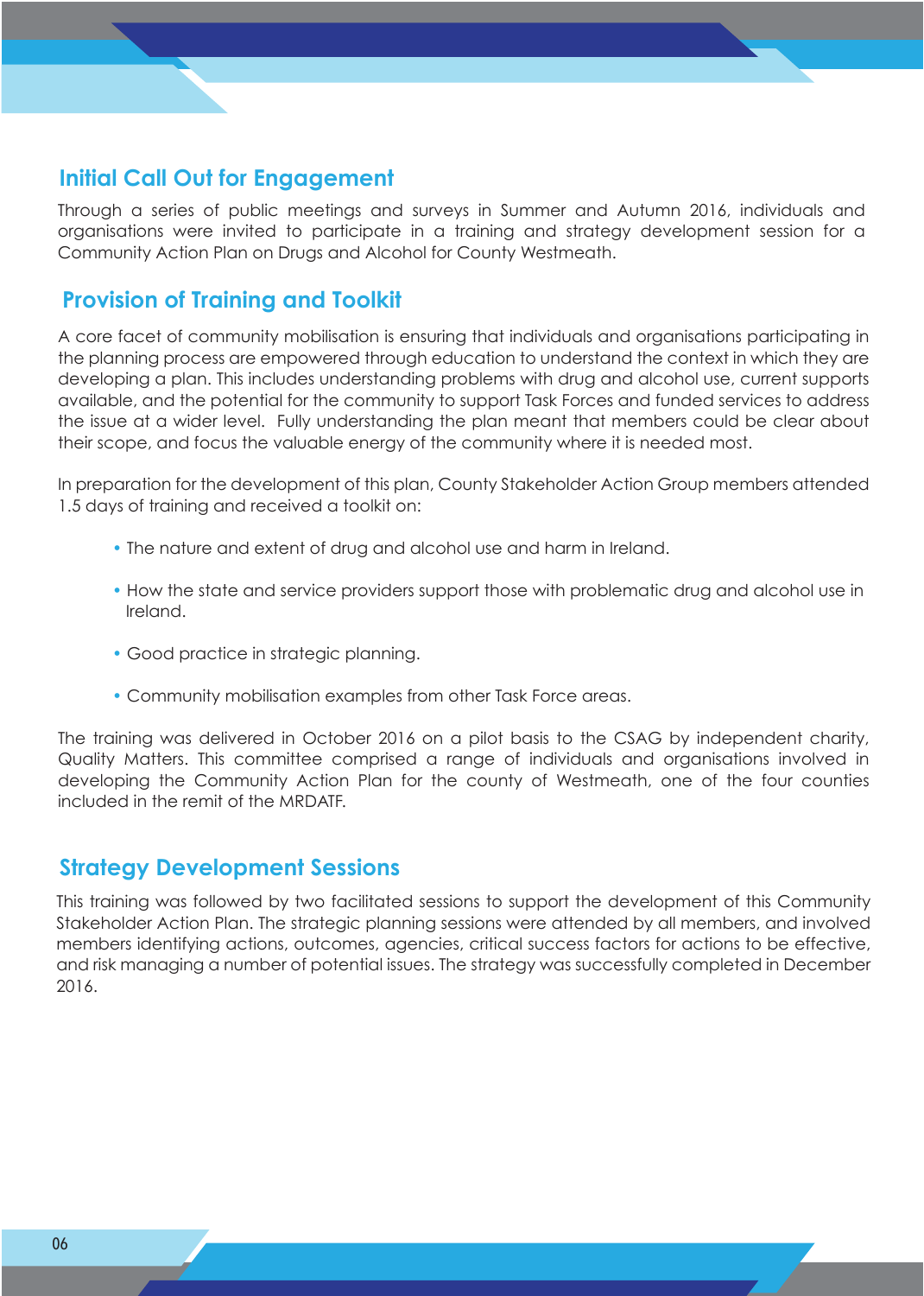### **Implementation Plan**

**County Westmeath Stakeholder Action Group:** During the strategic planning process, community, voluntary and statutory based individuals and organisations committed to implementing actions identified in the plan, and to joining a county Stakeholder Action Group to oversee implementation of this plan. The first task undertaken by the group was the agreement of Terms of Reference for the group which would include frequency of meetings, communication structures and progressing gaps and blocks to actions being successfully implemented.

**Administration:** The administration of the Steering Group and the strategy is the responsibility of the Midland Regional Drug and Alcohol Task Force with the support of Athlone Drug Awareness Group.

**Evaluation:** It was agreed that the plan will involve a formal mid-term review of progress to all actions.

**Sharing Learning with Other Groups:** The development of the plan, and the training to support it, was run as a pilot in Westmeath, with a view to making the training and toolkit available in other areas to support the development of county plans across the Midlands area. It was agreed that after completion of the plan, the MRDATF would use the learnings to support groups to develop plans in other Midlands counties.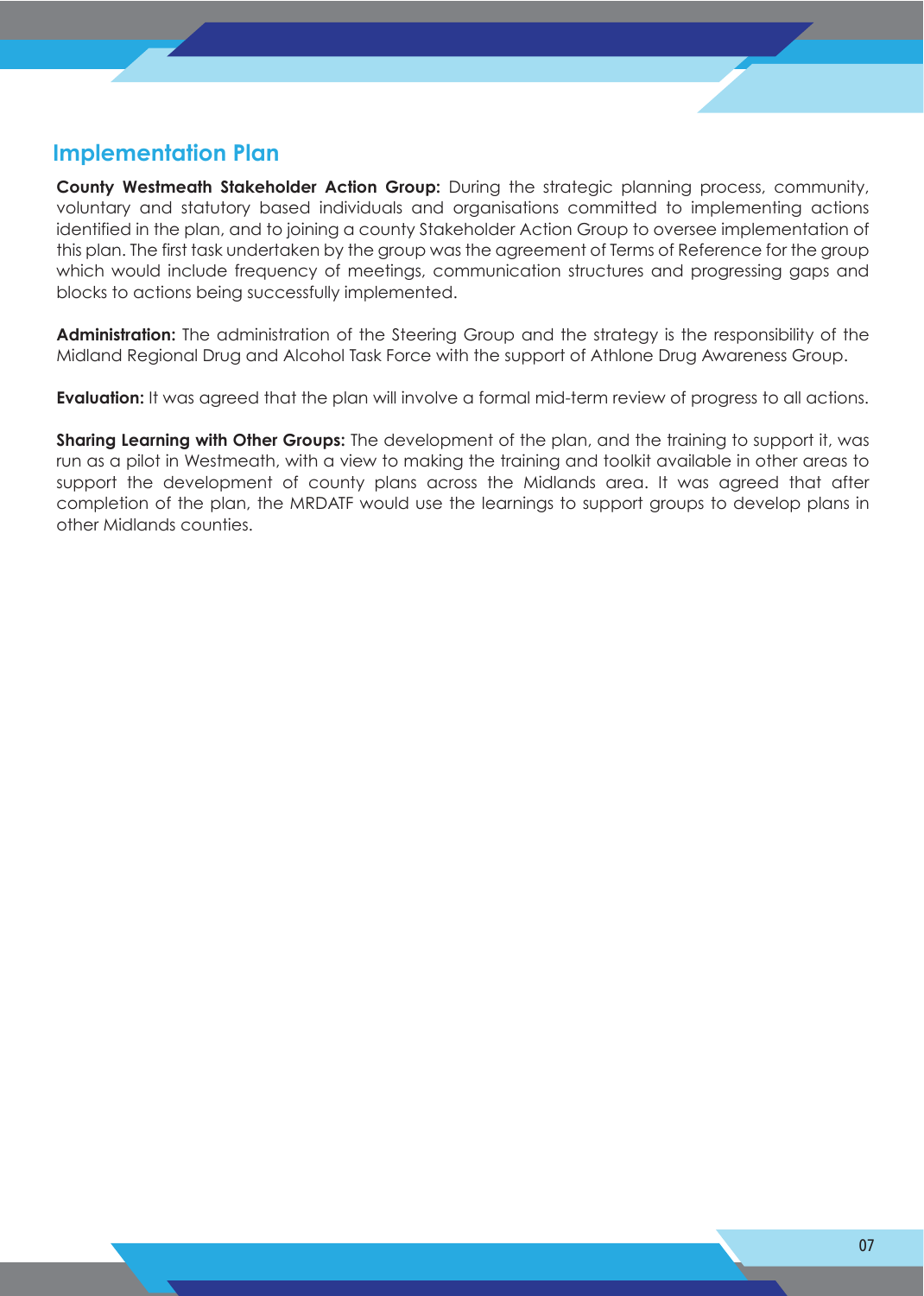# *2. Context for the Plan: Substance Misuse in Ireland and Westmeath*

# **2.1. Overview**

This section highlights some of the key trends in substance use nationally and in the Midlands region, as well as an overview of services for people experiencing drug and alcohol related difficulties. The section also details some of the harms that alcohol and drug use may cause. This helps to provide a context for the plan, delineating clearly the existing treatment responses as distinct from the type of actions that will be included in this plan, and highlighting those services to whom the community may be directed through information and awareness raising campaigns.

# **2.2. The Extent and Nature of Substance Misuse in Ireland**

### **Overview**

There are a number of ways that we can estimate the extent of alcohol and drug problems in Ireland, and the range of ways that people are receiving support for their problems. The two main sources consulted here are services that treat problem use, and data from surveys with the general population in Ireland to explore national prevalence (meaning the levels of alcohol and drug consumption). The information presented here is a summary of alcohol and drug consumption in Ireland, as well as an overview of some of the more serious harm caused by problematic substance use.

### **Consumption**

Alcohol consumption in Ireland almost trebled between 1960 and 2001, rising from 4.9 litres of pure alcohol per person aged 15 and over to 14.3 litres (on average, per person in a year). Although it has decreased in recent years, alcohol consumption remains at high levels 10.9 litres on average per person in 2015. Binge drinking is also of particular concern as it is a major driver of alcohol harm and is commonplace in Ireland with the WHO finding that Ireland has the second highest rate of binge drinking in the world in 2014 (1).

*Table 1: Prevalence of Alcohol Use in the Irish Population(2)* 

|                                  | <b>Number in millions</b> | Percentage of population |
|----------------------------------|---------------------------|--------------------------|
| Total population                 | 4.59                      | 100%                     |
| Population that drinks           | 2.48                      | 54%                      |
| Population that drinks harmfully | 34. ا                     | 29%                      |
| Dependent drinkers               | 0.177                     | 4%                       |

Table 1 illustrates that 54% of Irish people consume alcohol. 29% of the total population drink to a level that is harmful and 4% are classed as dependant drinkers.

Illicit drug use has been growing in Ireland since the 1970's with use of psychedelic drugs including LSD and cannabis and augmented with opiates and cocaine in the 1980s(3).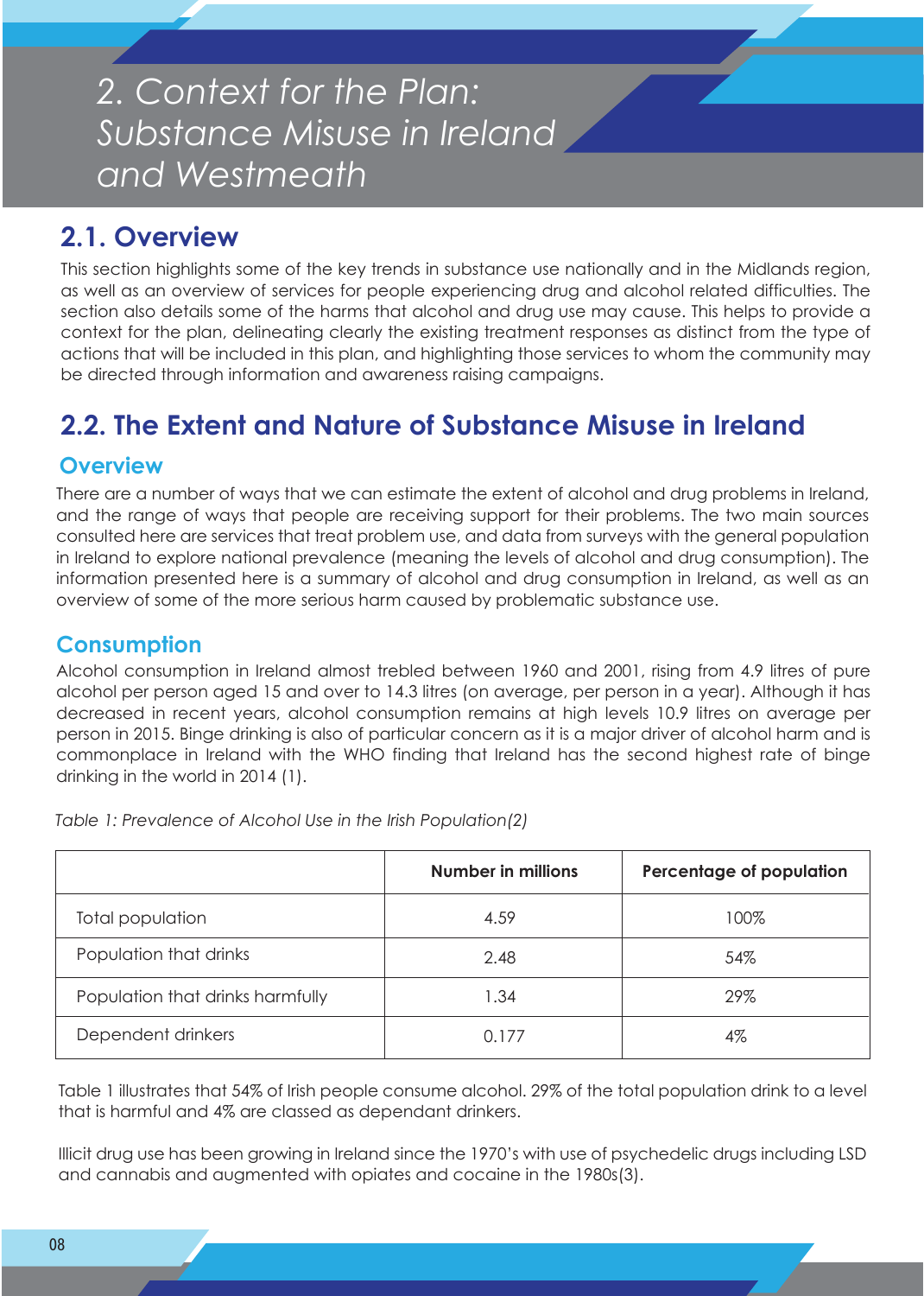*Table 2: Drugs most commonly ever used by Irish People(2)*

| Drug            | Percentage of Irish population to have ever used it |
|-----------------|-----------------------------------------------------|
| Cannabis        | 25.3%                                               |
| Ecstasy         | 6.9%                                                |
| Cocaine         | 6.8%                                                |
| Magic mushrooms | 6.5%                                                |
| Amphetamines    | 4.5%                                                |
| Heroin          | 0.8%                                                |

Table 2 illustrates that the most commonly used drug other than alcohol that Irish people have ever used is cannabis with just over a quarter (25.3%) of Irish people having used it. Less than one in ten Irish people have used ecstasy (6.9%), cocaine (6.8%), magic mushrooms (6.5%) and amphetamines (4.5%). While less than one in 100 Irish people have used heroin (0.8%).

### **Numbers Treated for Drug and Alcohol Misuse in Ireland**

This section documents the treatment of drug and alcohol use in the general population in Ireland. Information on the treatment of drug and alcohol misuse is collated by the National Drug Treatment Reporting System (NDTRS), which is a health database on treated drug and alcohol misuse in Ireland. The NDTRS has been documenting drug treatment nationwide since 1995. Treatment is broadly defined as any activity, which aims to improve the psychological, medical or social state of individuals who seek help for their substance misuse problems. Treatment is provided in both residential and non-residential settings and may include one or more of the following: medication, brief intervention, counselling, group therapy, family therapy, psychotherapy, complementary therapy and life training skills(4).

The information that is currently available to us on drug and alcohol treatment has limitations in terms of telling us the true extent of problem substance misuse. Not all people who need treatment either seek it or access it: in the UK, it is estimated that only 6% per year of people aged 16–65 years who are alcohol dependent receive treatment (20). Also, it should be noted that not everyone who receives treatment is recorded in the national database.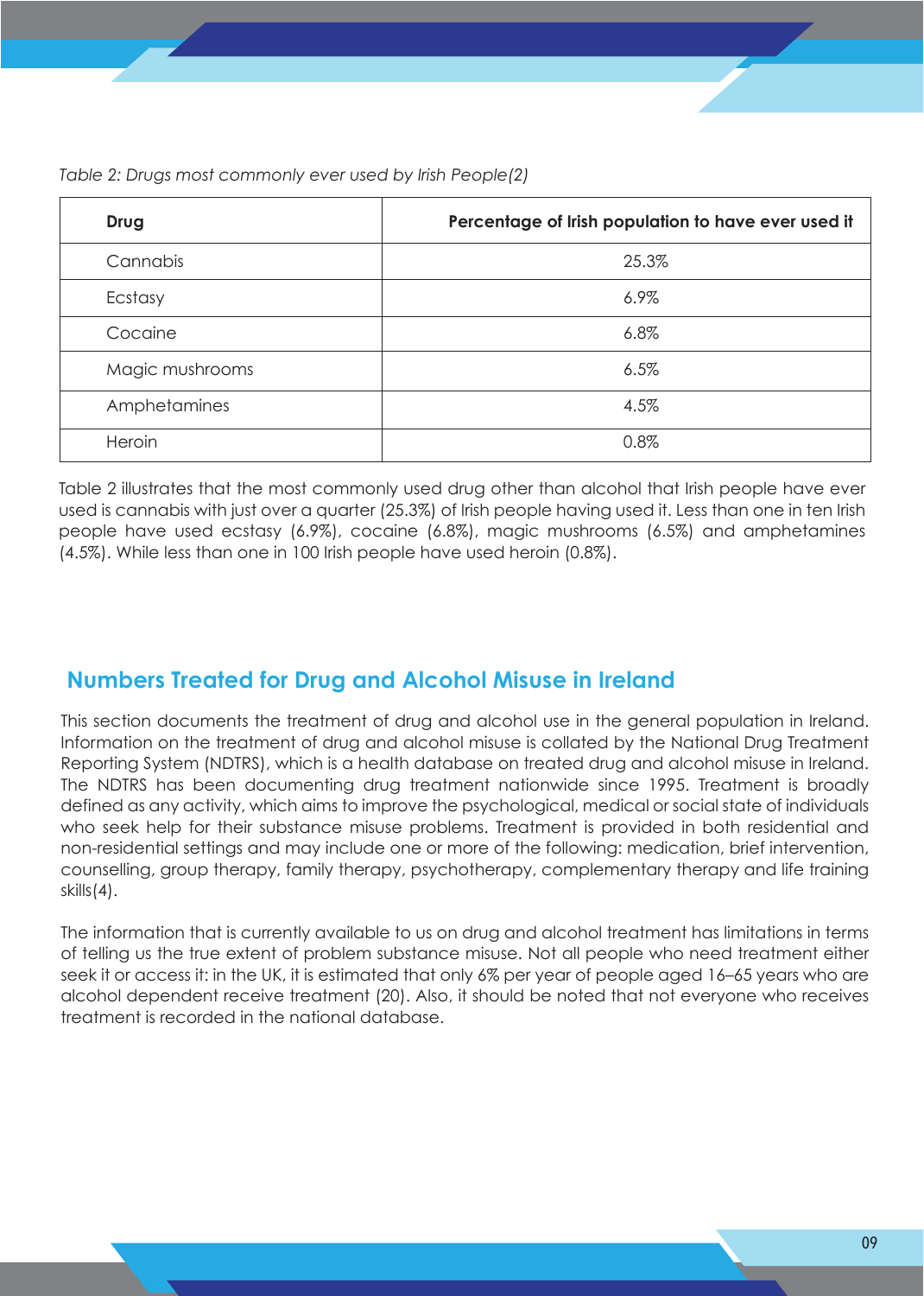

*Figure 1: National Trends in Treated Problem Alcohol and Other Drug Use, NDTRS 2008 to 2014(2)*



Figure 1 illustrates the proportion of cases for treatment by drug in Ireland. In 2013 the HRB recorded almost 16,000 cases of treatment across Ireland for all drugs. The figure conveys that treatment for alcohol is the most common form of addiction treatment in Ireland with almost 50% of treatments in 2013 being for alcohol dependency. More than 25% of cases in 2013 were accounted for by opiate treatments. More than three in 20 cases (15.6%) were accounted for by cannabis dependency. Less than one in 20 cases were accounted for by cocaine (3.9%) and benzodiazepam (4.5%). Less than one in 100 cases were accounted for by ecstasy (0.3%) and volatile inhalant (0.1%) dependency.





**Types of initial treatment intervention** 

*\*More than one form of treatment may have been initially provided so that cases do not add up to 100%*

Figure 2 illustrates the types of treatments availed of by people seeking treatment for alcohol dependency. The most common form of initial treatment provided for alcohol misuse was individual counselling (53.2%) followed by a brief intervention (39.4%) and education (33.9%).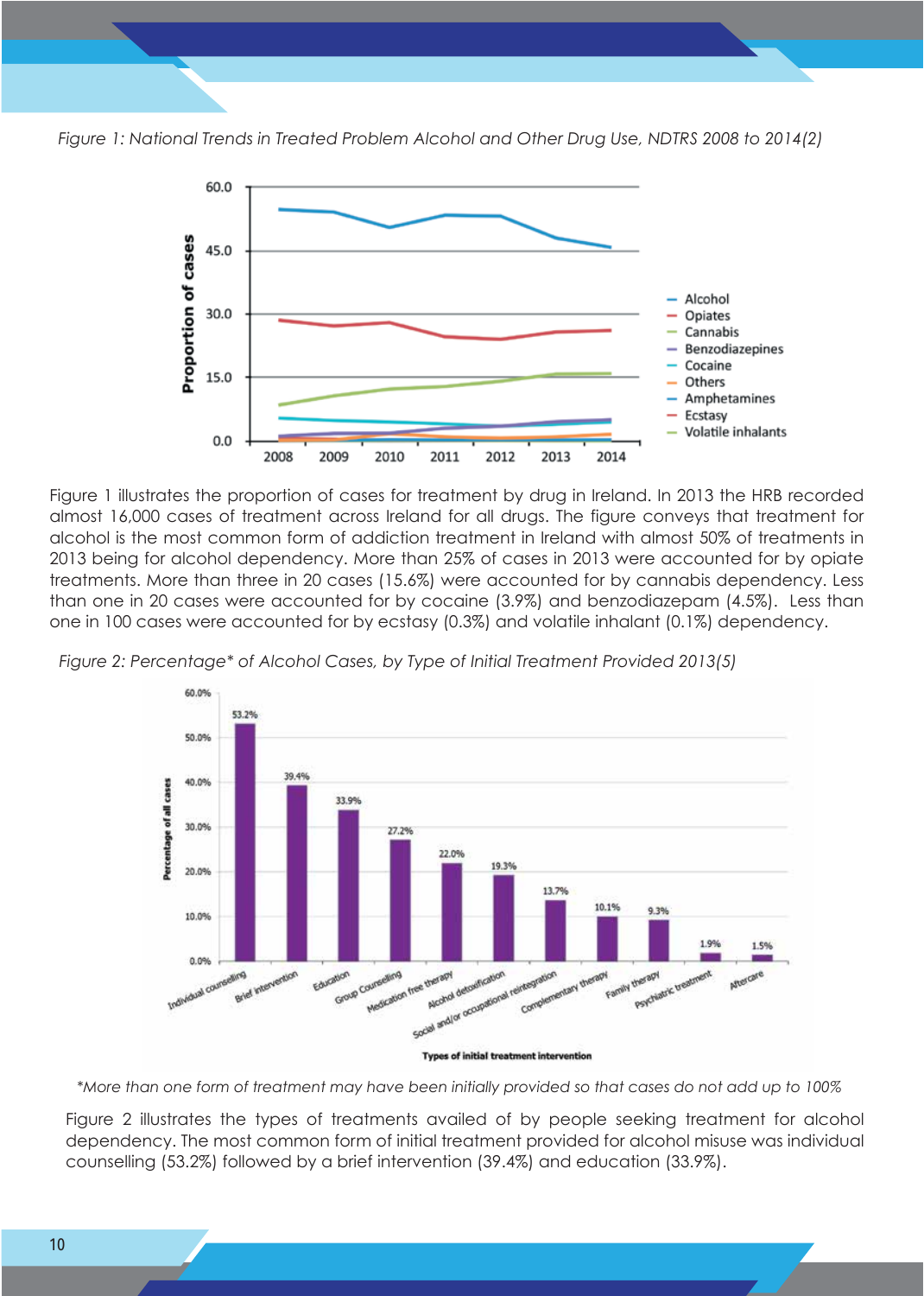### **Drug Related Harm**

There are numerous drug and alcohol related harms that have health, social and economic impacts for individuals and communities. People who are trying to manage addiction often experience a range of problems including mental illness, unemployment, stress and impaired family functioning(6). Both the Irish state and local and regional drug and alcohol task forces acknowledge that problematic substance use is a reality, and therefore much of the work of task forces involves working from a 'harm reduction' perspective, which means developing practical public health approaches which try to prevent or reduce the potential negative consequences that may arise. Harm Reduction International note that examples include 'designated driver' schemes to avoid drunk driving, providing nicotine replacement gums and patches accessible to people who smoke and implementing needle and syringe exchange programmes for people who inject drugs(7).

Injection drug use is associated with a particularly serious range of harms including HIV transmission and overdose, both of which require specific responses from drug and alcohol treatment services such as overdose training, naloxone and needle exchange programmes.

The types of harm caused by problematic drug and alcohol use can be categorised on three levels:

#### **Personal Harm:**

- Premature death.
- Loss of quality of life through chronic physical/mental health issues and disability.

#### **Community Harm:**

- Harm to children, family and friends.
- Drug related crime.

#### **Costs to the Economy:**

- Loss of tax/revenue to the state from illicit drug use.
- Cost of treating problem drug and alcohol use to the state.

The extent of harm on individuals and communities is broad ranging. The following paragraphs highlight two particularly serious issues; the impact on parenting and children, and death caused by substance misuse.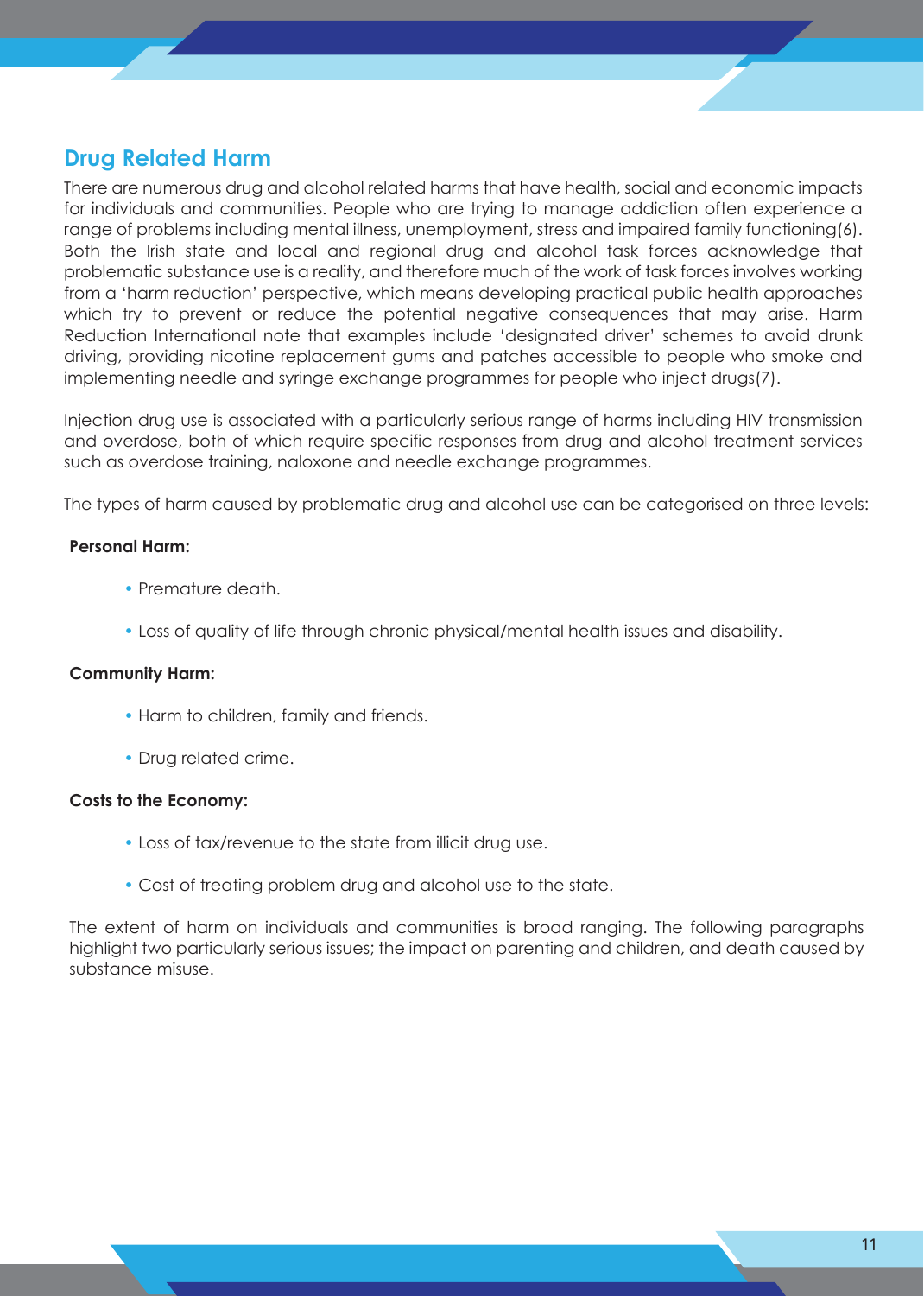A review of the literature on the effects of parental substance misuse on children, conducted by the National Advisory Committee on Drugs and Alcohol (NACDA), found that children of substance misusers are more likely to experience problems with mental health, social skills, academic achievement and substance use(8). This review of the literature made a number of recommendations, which included reviewing the extent to which treatment services are: currently supporting parenting and; working with other children's services and other relevant services. In research on the harm caused by drinking in Ireland, published in 2014, one in ten adults reported that children for whom they have parental responsibility experienced at least one or more of the harms as a result of someone else's drinking. These circumstances included being left in unsafe situations, being verbally or physically abused, or witnessing serious violence in the home. This was more pronounced among adults from lower socio-economic groups. A child is more likely to experience one or more harms as a result of someone else's drinking when parents themselves are regular risky drinkers (9).

Deaths caused by consumption of drugs and alcohol are known as 'poisoning' deaths. This does not include death caused by diseases associated with consumption (e.g. liver failure etc.) but rather, deaths that are directly due to the toxic effect of the presence in the body of one or more drugs and/or other substance(s). This section describes the main substances implicated in drug related deaths in Ireland between the years of 2003 and 2014.

|                  | <b>Total deaths</b> | % Total |
|------------------|---------------------|---------|
| All deaths*      | 3519                | 100     |
| <b>Alcohol</b>   | 1393                | 39.6    |
| Heroin           | 718                 | 20.4    |
| <b>Methadone</b> | 710                 | 20.2    |
| <b>Diazepam</b>  | 749                 | 21.3    |
| Flurazepam       | 266                 | 6.4     |
| Cocaine          | 391                 | 11.1    |
| <b>MDMA</b>      | 92                  | 2.7     |
| Citalopram       | 179                 | 5.1     |
| Zopiclone        | 154                 | 4.4     |

*Table 3: Primary Substance Involved in Poisoning Deaths, NDRDI 2004 to 2013(10)*

*\*This is a multi-response table taking account of illicit use of up to six drugs. Therefore, numbers and percentages in columns may not add up to totals shown as individual cases may use more than one drug.*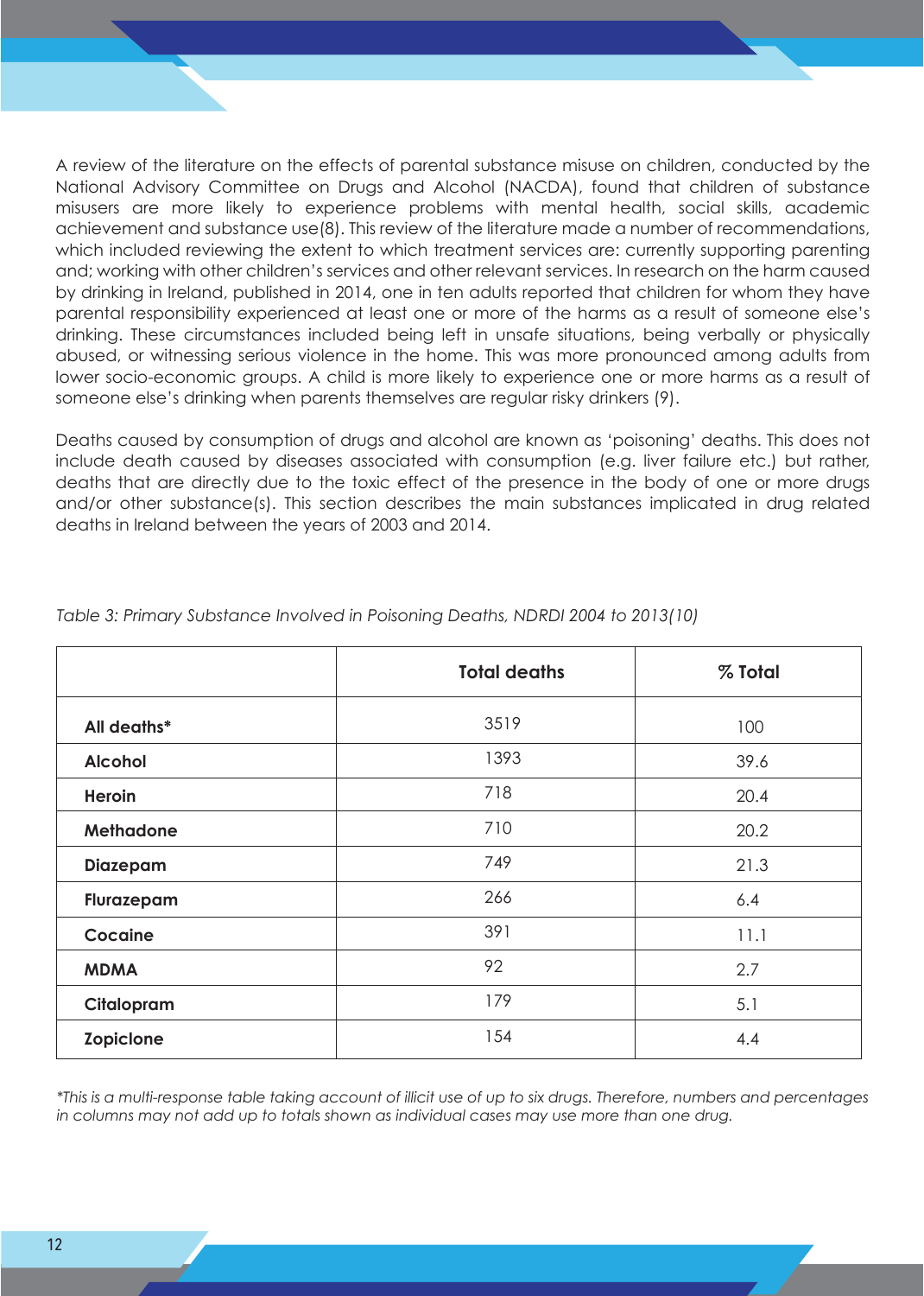The greatest cause of death involving drugs by poisoning over the 2004 to 2013 period was alcohol, which accounted for slightly less than four in 10 deaths (39.6%), diazepam (21.3%), heroin (20.4%) and methadone (20.2%) each accounted as the main cause of death in more than one in five cases. Cocaine (11.1%) accounted for more than one in ten deaths. Flurazepam (6.4%), citalopram (5.1%), zopiclone (4.4%) and MDMA (2.7%) all accounted for less than one in ten deaths.

Poly-drug poison refers to the ingestion of two or more drugs, which may lead to an unnatural cause of human death. In 2013(10):

- Almost two thirds (60%) of poisoning deaths in 2013 involved poly-drugs.
- Deaths due to poly-drugs have increased by 98% over the reporting period, from 118 in 2004 to 234 in 2013.
	- 57% of deaths where alcohol was implicated involved other drugs (poly-drug poisonings), mainly benzodiazepines.
	- 94% of deaths where methadone was implicated involved other drugs; mainly benzodiazepines.
	- 72% of deaths where heroin was implicated involved other drugs, mainly benzodiazepines.

## **2.3. Drug and Alcohol Use in Westmeath**

### **Treated Drug and Alcohol Use**

Treated drug and alcohol use in Westmeath has common patterns with those trends identified nationally in the previous section, notably:

- Alcohol is the substance most commonly treated.
- Opiates are the most common 'illicit' substance treated.
- Cannabis and then benzodiazepines follow alcohol and opiates.
- There is little or no reported treated use for volatile inhalants.

As with the national figures, these figures are unlikely an accurate reflection of the need for treatment in the county. This is because:

- Not all treatment services provide all information on their treated cases.
- Some individuals may present for more than one episode of treatment in a year.
- Research suggests that the majority of people who might benefit from alcohol treatment do not present for it.

Treated substance use is illustrated in the following graph with figures in the table to provide a context for that graph in numbers.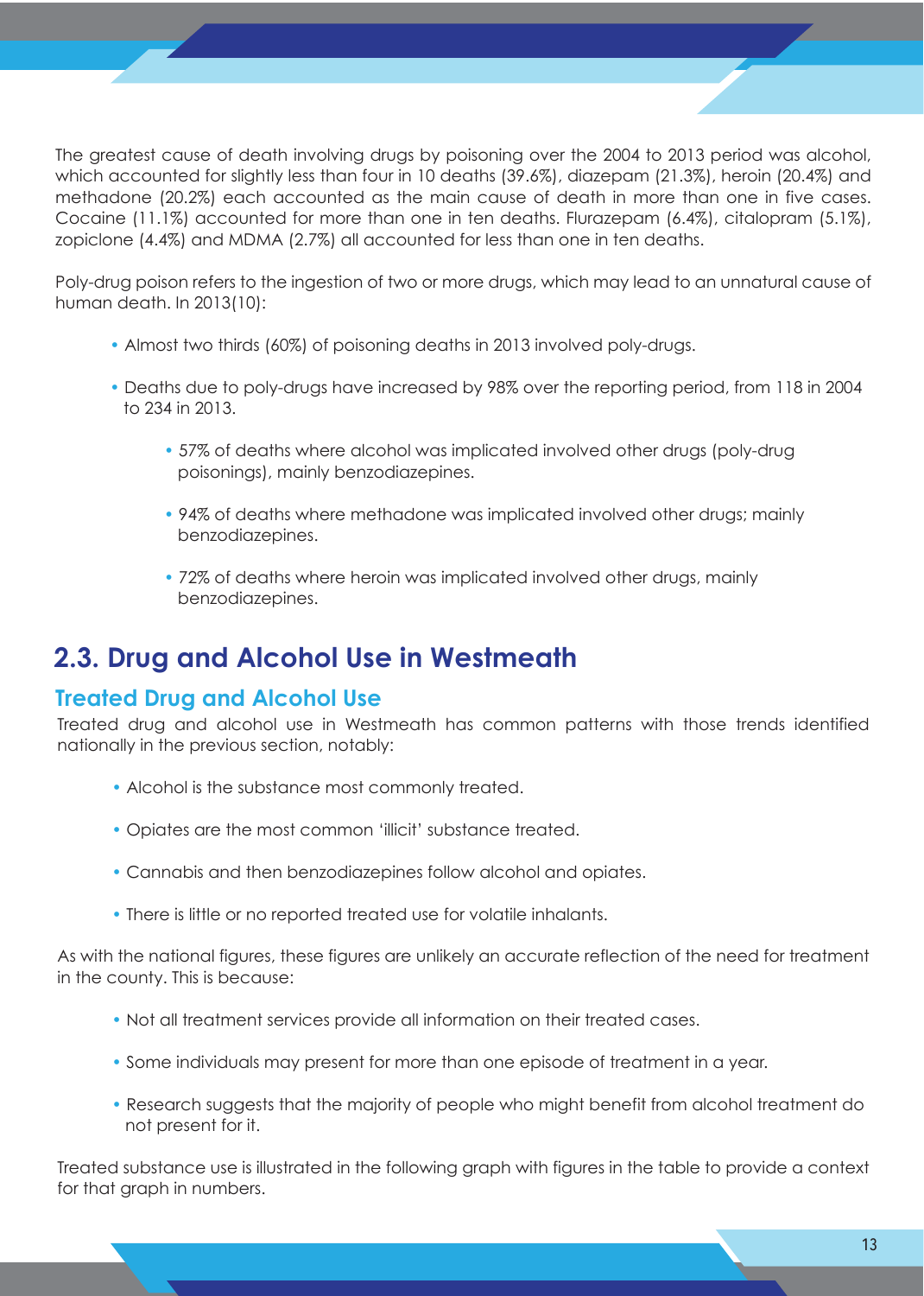

#### *Figure 3 Treated Problem Drug and Alcohol Use in Westmeath 2010 - 2014*

#### *Table 4 Treated Problem Drug and Alcohol Use in Westmeath 2014, 2013 & 2010*

|                        | 2014 | 2013 | 2010 |
|------------------------|------|------|------|
| <b>Alcohol</b>         | 235  | 190  | 174  |
| <b>Amphetamines</b>    | 5    |      | -    |
| <b>Benzodiazepines</b> | 25   | 9    | Ω    |
| <b>Cannabis</b>        | 41   | 34   | 25   |
| Cocaine                | 6    |      |      |
| <b>Opiates</b>         | 148  | 85   | 89   |
| <b>Others</b>          | 12   |      |      |
| Totals <sup>1</sup>    | 473  | 333  | 304  |

Totals may not add up to numbers in grid as where figures for an individual substance were less than 5, this number is not included to protect confidentiality, as per Health Research Board policy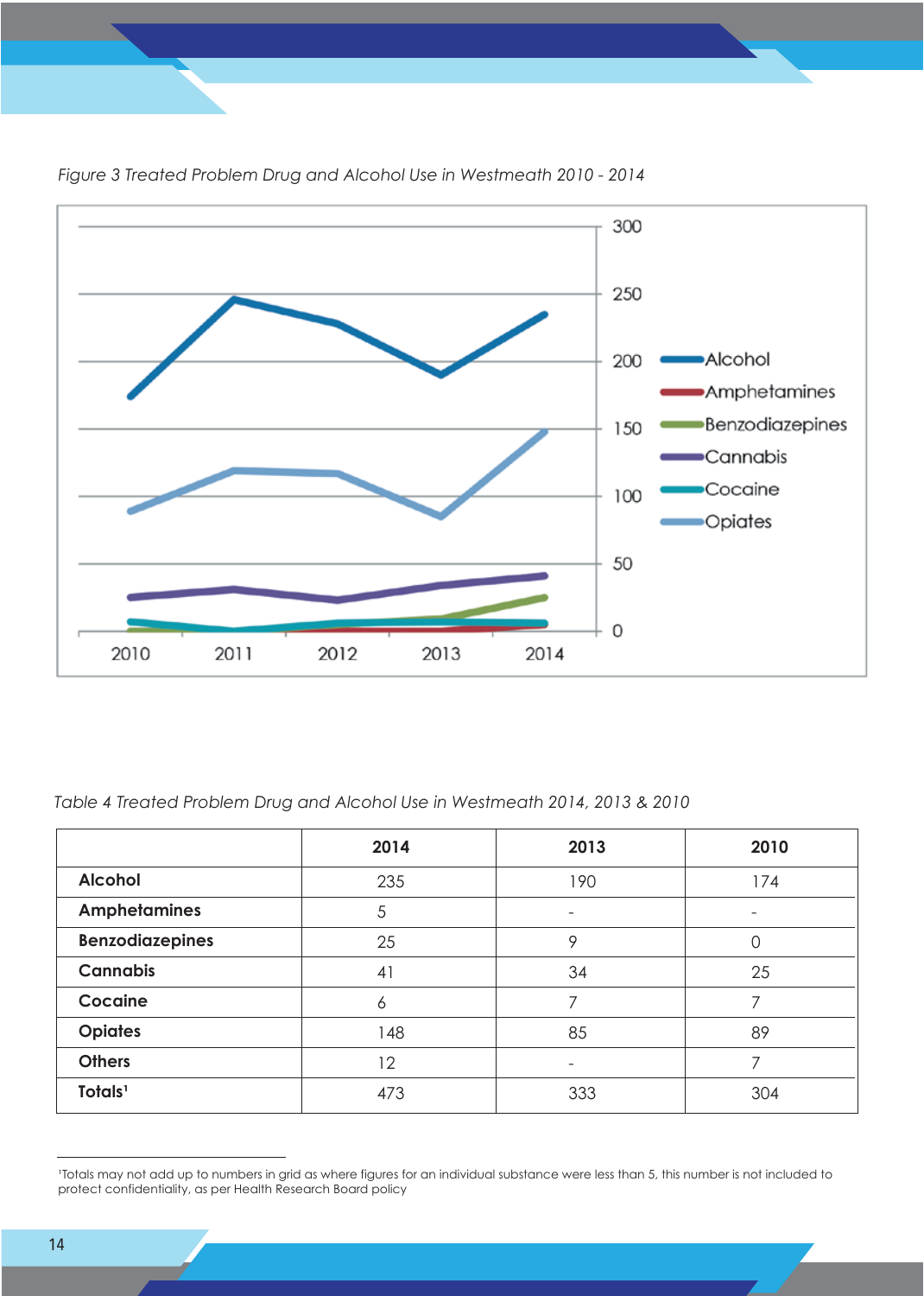### **Treatment Services in the Midlands**

Treatment services in the Midland Regional Drug and Alcohol Task Force area are provided by both the HSE and other services funded by the Regional Drug and Alcohol Task Force.

HSE CADS (Community, Alcohol & Drug Services) provide assessment and treatment in the community for Adults concerned with their own or another person's drug and/or alcohol use. The overall purpose of the service is to minimise drug and/or alcohol harm in order to have a positive impact on individuals, families and communities. CADS will also refer to other Statutory/Community & Voluntary services as deemed appropriate. Services provided by CADS includes:

- Methadone maintenance programme
- Community detoxification from methadone & benzodiazepines
- Consultant Psychiatrist in substance abuse for Longford/Westmeath
- Alternative therapies variety of therapies available to suit the client's needs
- Full viral screen & referral as appropriate
- Vaccinations against Hepatitis A&B
- HIV/Hepatitis C care and referral
- Wound care, health advice and promotion
- Interagency collaboration
- Maternity care and referral
- Facilitate clients into in-patient residential detoxification and/or aftercare
- Facilitate movement of stabilised clients into Community GP shared care programme through the GP/Pharmacy Liaison Nurse
- Case conferences with social workers, midwifery services and any other services where deemed necessary to do so
- Counselling: Drugs, Alcohol, Gambling, OTC (over the counter) medication Codeine, Solpadeine

The HSE also attends meetings and provides support to the Local Drug & Alcohol Networks/Forums and the Homeless Action Teams in the region.

Treatment and Prevention Support Services funded through the Midland Regional Drug and Alcohol Task Force and HSE CADS (Community, Alcohol & Drug Service) underwent significant restructuring in 2015-2016 and from 2017 onwards the midlands region will to be served by both an Over 18 and Under 18 Prevention & Treatment Support Service, the objectives of which are as follows: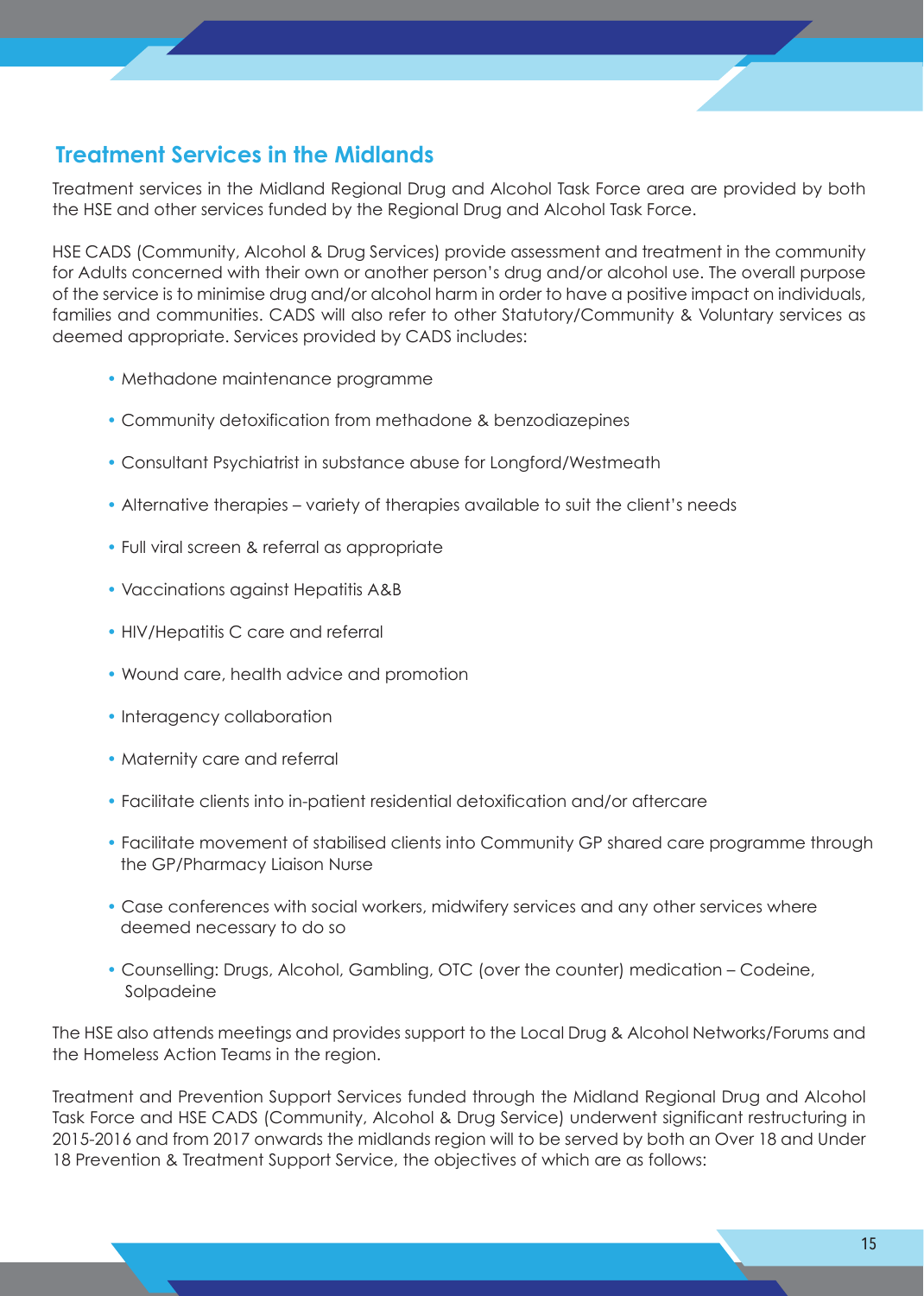#### **Midlands Area Under 18 Drug and Alcohol Prevention and Treatment Support Service The objectives of this service are to:**

- 1. Provide early intervention techniques to under-18s and their families, in line with best international research and standards, and refer to relevant services where appropriate.
- 2. Target and engage with under-18s who are at high risk of developing problems as a result of their drug and/or alcohol use themselves or are affected by drug and/or alcohol misuse within their families.
- 3. Provide support and treatment to those who are experiencing difficulties as a result of their drug and/or alcohol use.
- 4. Reduce the harm caused to young people by their drug and/or alcohol use.
- 5. Provide support and guidance to families who are affected by drug and/or alcohol use.
- 6. Work collaboratively with relevant agencies to ensure the best possible outcomes for service users and their families.
- 7. Provide education, information and support to service user and their families.
- 8. Support other professionals in the delivery of a range of targeted drug and alcohol education and prevention programmes in line with best practice to parents, community, voluntary and statutory services/agencies.
- 9. Support schools and other education settings (in conjunction with the SPHE programme) in the delivery of the drug and alcohol component of prevention and education programmes, in line with best practice.

#### **Midlands Area Drug & Alcohol treatment support, family support, harm reduction, rehabilitation and aftercare service for individuals over 18 years and their families.**

- Community Harm Reduction, Needle & Syringe Exchange Programme, Rehab & Aftercare.
- Open Access Drop in Service.
- Family Support & Family Therapy.
- Assessment, keyworking, care planning, interagency case management, referral, advocacy, information & advice.
- Complement and enhance existing treatment services in operation in the region.
- Coordinate the care of individuals and families experiencing problems as a result of their drug and/or alcohol use.
- Target and engage with service users through the delivery of an outreach based harm reduction and crisis support service to drug and/or alcohol users in the Midland region.
- Provide appropriate interventions to over-18s in line with best international research and standards.

•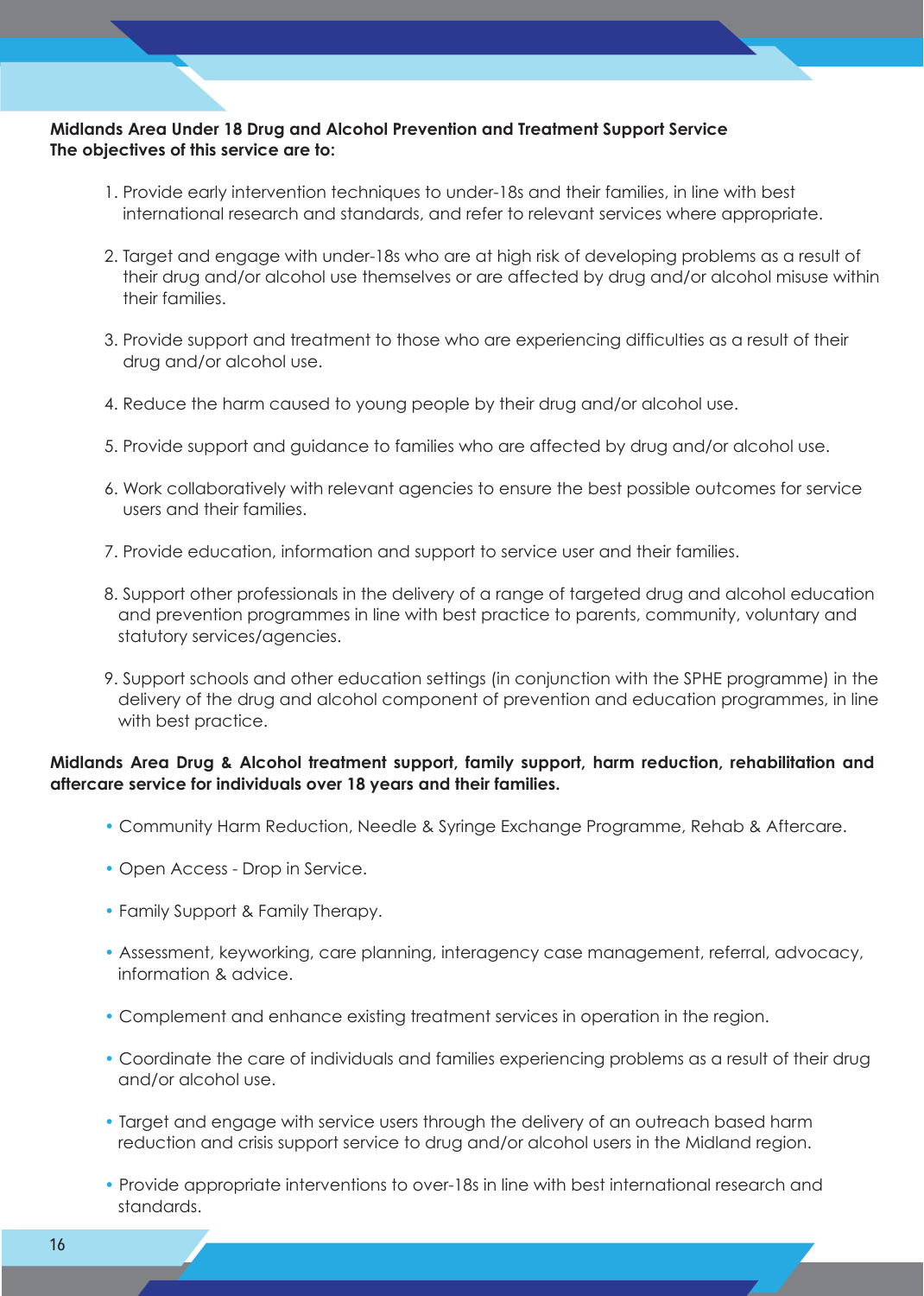- Provide a mobile needle & syringe exchange programme across the midland region.
- Reduce the level of individual and community harm experienced in local communities as a result of drug and/or alcohol use in the Midlands area.
- Reduce the associated level of public health risk experienced in designated areas.
- Provide support to relevant services and communities that are experiencing drug and/or alcohol associated issues.
- Provide a range of rehabilitation and aftercare supports targeting service users from the region including those exiting drug and/or alcohol treatment programmes or exiting prison.
- Support the service user to reintegrate into their community.
- Work with families of active drug and/or alcohol users and act as a reliable source of support, information and advice on drug and/or alcohol use and related issues.
- Provide an Open Access/Drop-in service at a designated location within the midland region. This service will act as a point of contact for service users, as well as an environment to learn harm reduction skills and access pathways to change, through stabilisation or referral to treatment.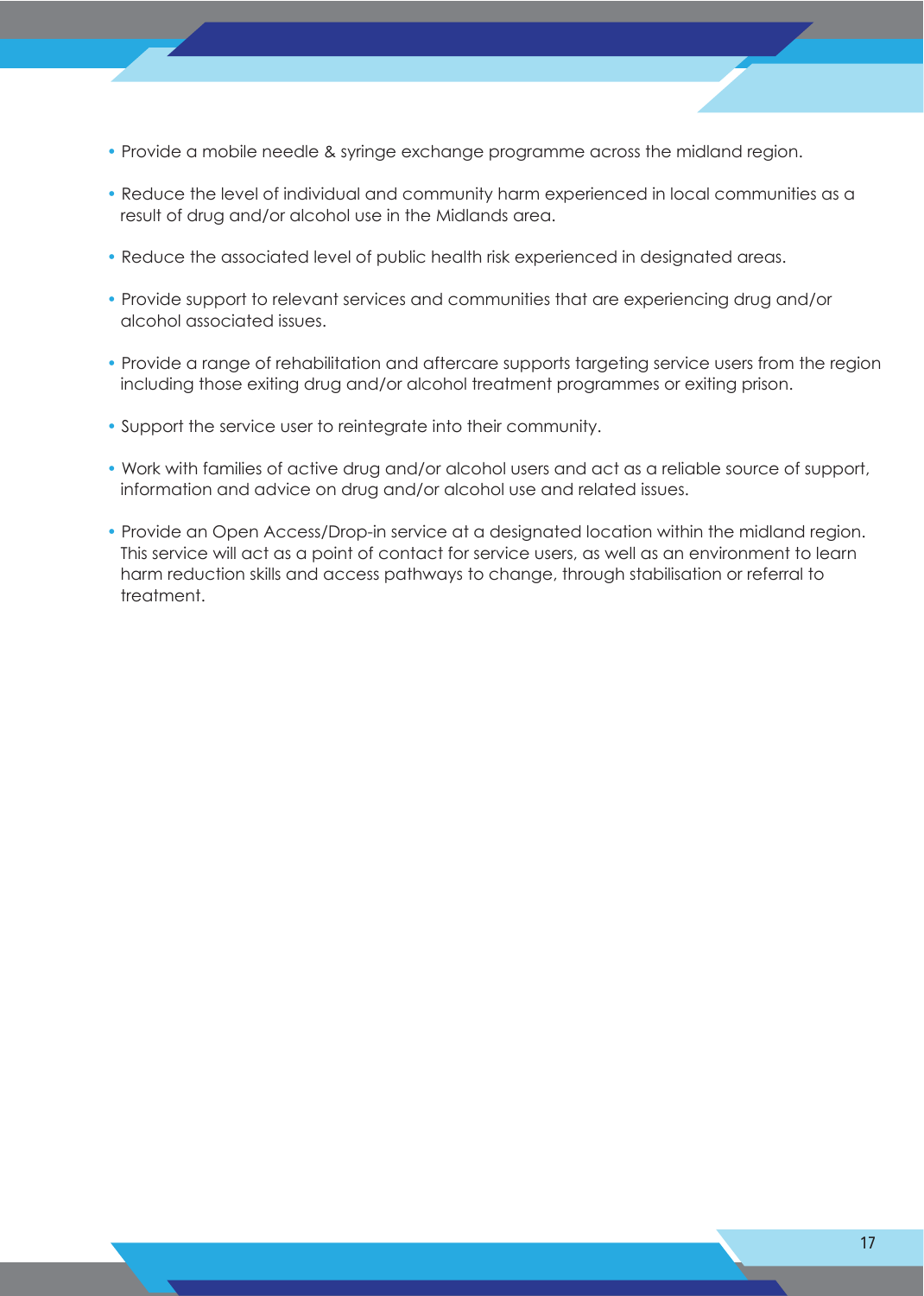# *3. Vision, Mission and Values for the Strategy*

# **3.1. Vision**

Our vision is for a community that is educated and informed to effectively respond to drug and alcohol related issues. We seek to build a better future where those in our community who need help will access it without stigma or shame. We seek to build a future where those who love them will feel supported and reassured; and where the wider community will feel informed, connected and enthusiastic about creating a safer, healthier community for all.

### **3.2. Mission**

Our mission is to form a network of statutory, voluntary and community groups through which we will help the community to be informed and educated to seek support or information if they need it, for themselves or others for drug or alcohol related issues. We will do this by engaging in activities and initiatives to raise awareness and educate, and promote safer and healthier communities.

## **3.3. Values**

- **1. Partnership:** both in its development and implementation, the strategy involves a wide range of stakeholders from the community, voluntary and statutory sectors who commit to working together to develop a holistic community-wide response to drug and alcohol related difficulties.
- **2. Community Focussed:** we seek to understand and address the needs of the whole community in the development and delivery of our goals in this strategy.
- **3. Focussed on Needs of People with Drug and Alcohol Difficulties and Their Families:** we acknowledge the stigmatisation of, and discrimination against, people experiencing drug and alcohol difficulties. Through this strategy and its actions, we seek to challenge stigma and encourage people to seek the help available to them in our communities.
- **4. Resource Efficiency and Creativity:** to implement the strategy in an environment of limited resources, we commit to creative use of existing resources, creative seeking of resources, and creative use of partnerships to achieve our goals.
- **5. Ownership:** ownership and responsibility for responding to the drug and alcohol issue lies with all of us. Both the composition of the CSAG, and the responsibility for implementing our actions reflect this.
- **6. Realistic and Achievable:** this strategy presents a number of goals that the CSAG has identified as both ambitious and achievable within our community-focused scope.
- **7. Evidence Based:** we seek to deliver our actions based on real need and evidence. Where possible, we will seek out models that have been proven to work, and where this is not possible, we will innovate and seek to evaluate our actions to contribute to an evidence base.
- **8. Impact:** we believe our strategy can have real impact on the lives of people in our community. Our goals reflect this, and we will seek to monitor our impact and review the strategy.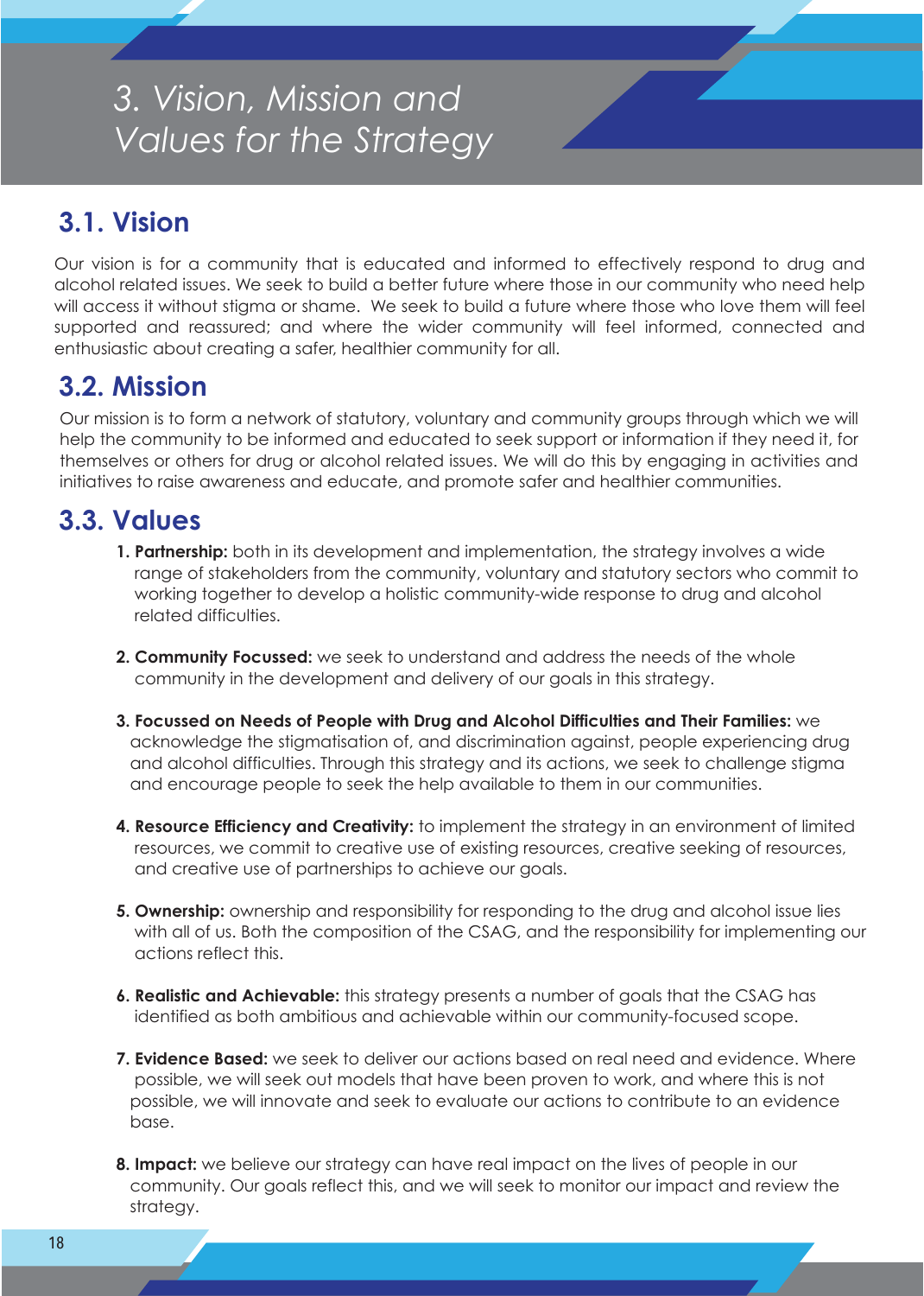

*4. Themes and Objectives for the Action Plan*

## **4.1. Overview**

There are six overarching objectives for the Community Stakeholder Action Group plan, which are categorised into three themes as follows:

# **4.2. Advocating for Real Change**

 1. Proactively lobby on key issues in relation to drug and alcohol on behalf of our community, including the new county suicide prevention plan, among other issues.

## **4.3. Raising Awareness and Educating Our Community**

- 2. Coordinate or support drug and alcohol awareness campaigns in formal and non formal settings, dovetailing with national campaigns and availing of opportunities at a range of public events.
- 3. Increase awareness of services and supports available to the community, including concerned families and people experiencing difficulties with drugs, alcohol and/or related issues.
- 4. Facilitate training of community members to deliver drug and alcohol awareness and information sessions in the community.

# **4.4. Promoting Safer and Healthier Communities**

- 5. Support alcohol-free alternative social activities in County Westmeath.
- 6. Support the county-wide roll out of the late night soccer league.
- 7. Develop partnership to reclaim community spaces where e.g. dealing, drug litter, intimidation or anti-social behaviour have been addressed in order to make and implement plans for reclaiming and using the space.
- 8. Explore the potential for coordinating the delivery of awareness training in tackling drug related waste and litter to community champions.

## **4.5. Monitoring and Evaluating Our Plan**

- 9. Develop a robust oversight structure which will:
	- a. Agree outcomes and evaluation method for each action.
	- b. Undertake a formal review of progress to strategy actions at midpoint and end of the strategy.
	- c. Develop a report to share learning with other County Stakeholder Action Groups.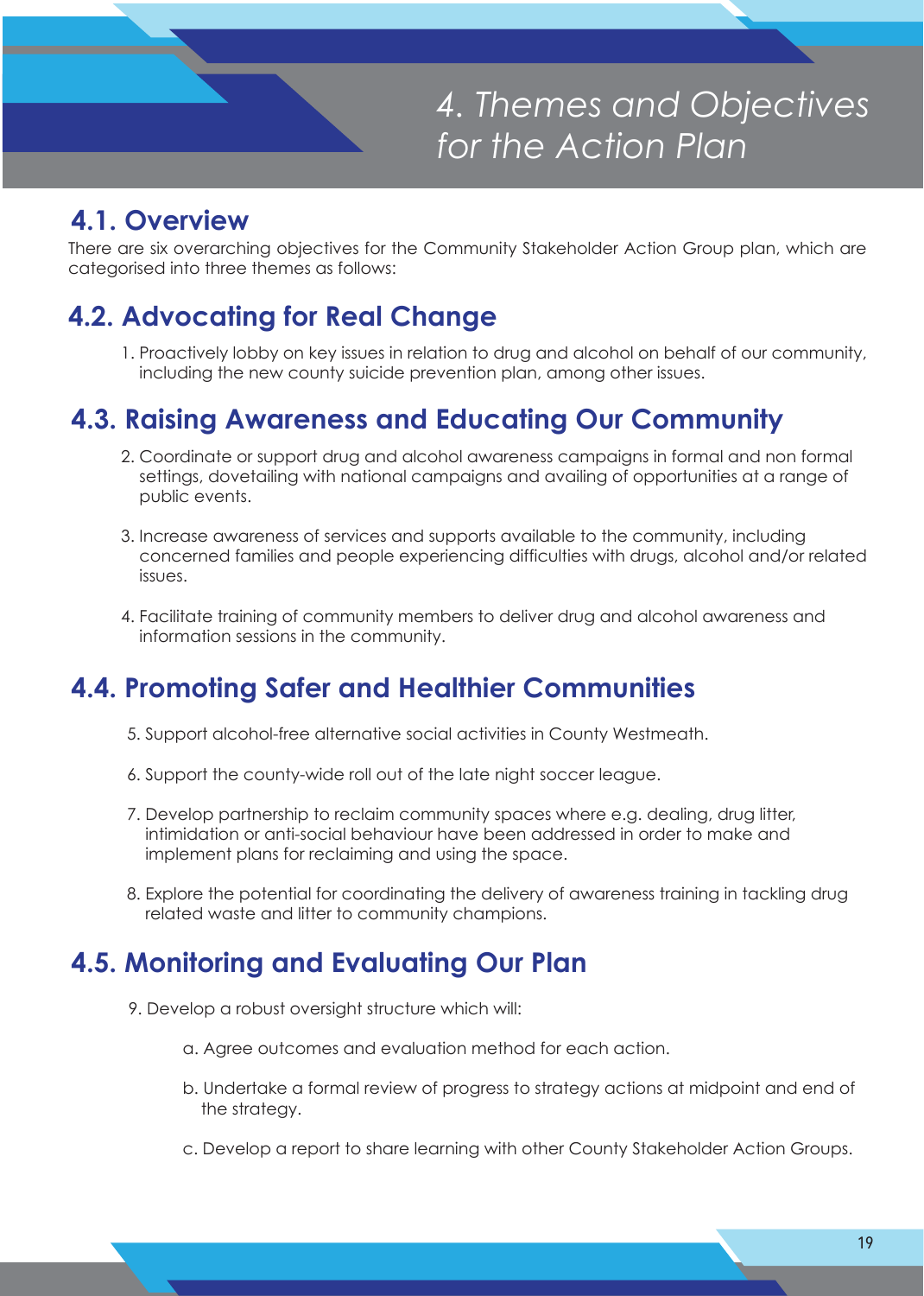5. Action Plan *5. Action Plan*

| Pillar 1: Advocating for Real Change |                                                         |            |          |                                        |  |
|--------------------------------------|---------------------------------------------------------|------------|----------|----------------------------------------|--|
| Objective                            | Action                                                  | Timeframe  | Lead &   | KPI/Outcome                            |  |
|                                      |                                                         |            | Support  |                                        |  |
| Action 1: Proactively lobby on       | Step 1: Develop a lobbying sub-group of the CSAG        | Q12017     | CSAG     | Sub-group established with clear terms |  |
| key issues in relation to drugs      | and a terms of reference for this group including       |            |          | of reference to progress community     |  |
| and alcohol on behalf of our         | clarity on requirements in relation to the Lobbying     |            |          | engagement on policy issues            |  |
| community                            | Act, and process for managing Conflicts of Interest     |            |          |                                        |  |
|                                      | Step 2: Develop an annual schedule of lobbying          | Q2 2017    | CSAG     | Schedule and plan established for      |  |
|                                      | issues and approaches in consultation with relevant     | Q1 2018    | Lobbying | lobbying on key issues for each        |  |
|                                      | partners, and include potential for responding to       | Q1 2019    | dnonbans | calendar year                          |  |
|                                      | issues arising outside of the schedule                  |            | MRDATF   |                                        |  |
|                                      |                                                         |            | LDN's    |                                        |  |
|                                      | Priority issues for 2017 to include input to county     |            |          |                                        |  |
|                                      | suicide plans, submissions regarding substance          |            |          |                                        |  |
|                                      | misuse and mental health joined working                 |            |          |                                        |  |
|                                      | Step 3: Develop a lobbying toolkit, including           | Q3 2017    | CSAG     | Accessible, relevant range of 'off the |  |
|                                      | database of local/national representatives,             |            | Lobbying | shelf' tools to support lobbying       |  |
|                                      | templates for letters / submissions                     |            | dnonbans | developed                              |  |
|                                      | Step 4: Implement lobbying plan, reaching identified    | $Q42017 -$ | CSAG     | Increased participation by the         |  |
|                                      | policy makers about identified issues, in line with the | Q4 2019    |          | community in raising awareness of key  |  |
|                                      | agreed plan                                             |            |          | issues at policy level                 |  |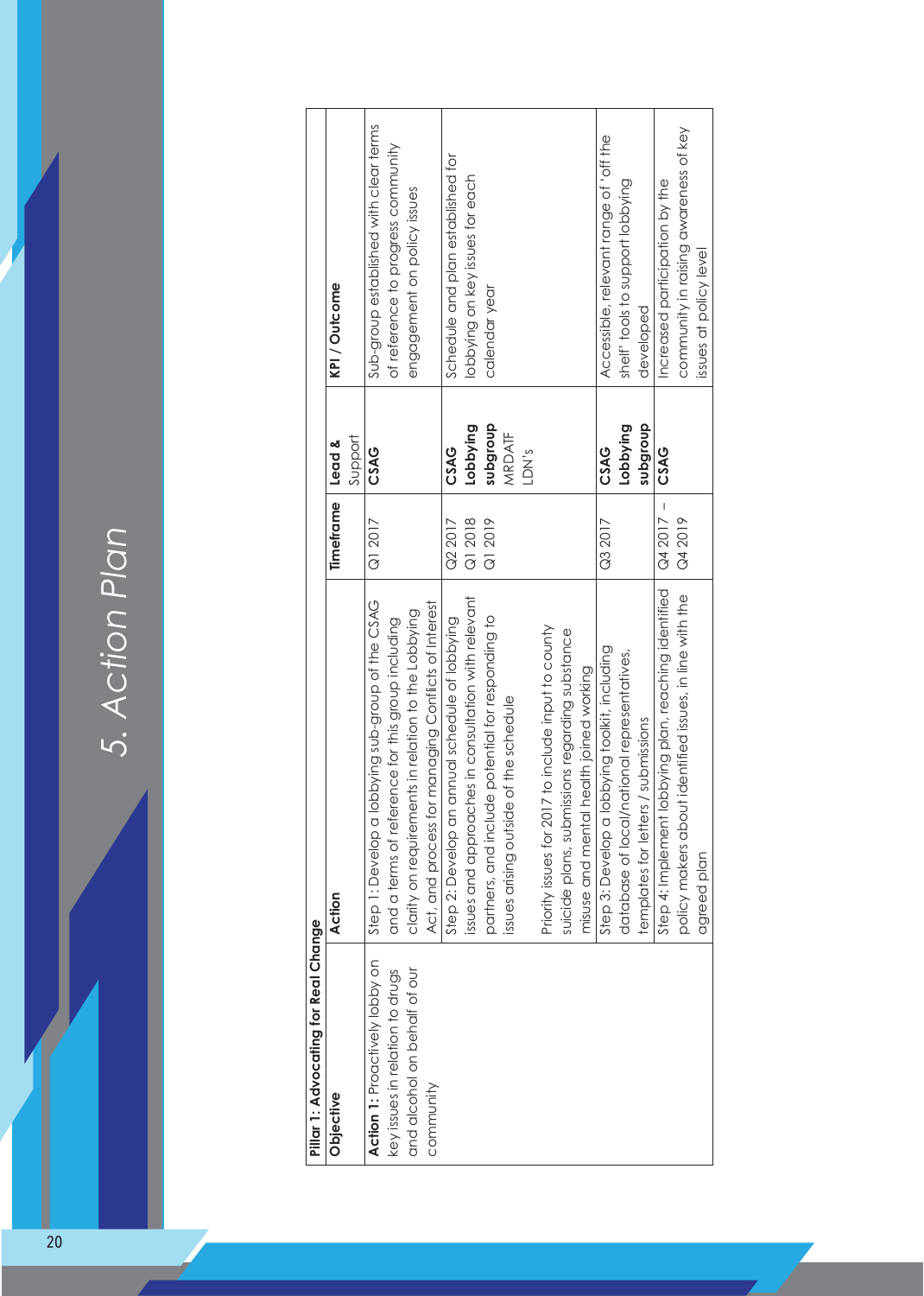| Pillar 2: Raising Awareness and Educating our Community |                                                            |            |               |                                           |
|---------------------------------------------------------|------------------------------------------------------------|------------|---------------|-------------------------------------------|
| Objective                                               | Action                                                     | Timeframe  | Lead &        | KPI / Outcome                             |
|                                                         |                                                            |            | Support       |                                           |
| Action 2: Coordinate or                                 | Step 1: Through community consultation, identify           | $Q1 - Q2$  | MRDATF        | Needs identified in relation to drug and  |
| support drug and alcohol                                | community need in relation to raising awareness of         | 2017 (and  |               | alcohol awareness inputs at events /      |
| awareness campaigns in                                  | drug & alcohol harms and supports, including at            | annually   |               | institutions across the county for 2017 - |
| formal and non formal settings                          | social or community events, in educational                 | to 2019)   |               | 2019                                      |
| dovetailing with national                               | institutions (from primary to third level) and in relation |            |               |                                           |
| campaigns and availing of                               | to alcohol sellers                                         |            |               |                                           |
| opportunities at a range of                             |                                                            |            |               |                                           |
| public events                                           | The potential for identifying/facilitating an 'ethical     |            |               |                                           |
|                                                         | selling' education programme for alcohol sellers           |            |               |                                           |
|                                                         | should be explored as part of this action                  |            |               |                                           |
|                                                         | Step 2: Identify a range of suitable responses to          | Q2 2017    | MRDATF        | Plan developed to be present at           |
|                                                         | identified needs from Step 1. Seek funding to meet         | (and       | CSAG          | events, provide supports to schools       |
|                                                         | needs and identify feasibility of involving                | annually   |               | etc., with volunteering opportunities     |
|                                                         | volunteers/community members/CSAG members as               | to 2019)   |               | identified                                |
|                                                         | part of same                                               |            |               |                                           |
|                                                         | Step 3: Provide appropriate information/awareness          | $Q22017 -$ | <b>MRDATF</b> | Event organisers/institutions feel        |
|                                                         | support in the community in line with plan                 | Q4 2017    | CSAG          | supported to raise awareness of drug      |
|                                                         | developed, with volunteer support where                    | and)       | LDNS          | and alcohol related harm                  |
|                                                         | appropriate, including the MRDATF drug and                 | annually   |               | Increased awareness of drug and           |
|                                                         | alcohol awareness week. Promote a range of                 | to 2019)   |               | alcohol related harm and services         |
|                                                         | initiatives e.g. dial to stop drug dealing campaign,       |            |               | available                                 |
|                                                         | drug related intimidation programme at identified          |            |               |                                           |
|                                                         | community events in line with evidence based need          |            |               |                                           |
|                                                         | step 4: Support one county-wide competition per            | 2017       | LDNs          | Increased participation by schools/       |
|                                                         | year in schools and/or colleges for drug and alcohol       | 2019       | MRDATF and    | colleges across the county in raising     |
|                                                         | awareness related activities; competition to be            |            | other         | awareness of drug and alcohol             |
|                                                         | basis<br>planned on an annual                              |            | identified    | related harm/supports                     |
|                                                         |                                                            |            | organisations |                                           |
| Action 3: Increase awareness                            | Step 1: Establish subgroup of CSAG and terms of            | Q1 2017    | <b>MRDATF</b> | Clear plan for updating and               |
| of services and supports                                | reference for this group including to review existing      |            | Prevention    | consolidating information                 |
| available to the community,                             | publicity material from Athlone Drug Awareness             |            | and           |                                           |
| including concerned families                            | Group, HSE, MRDATF and others                              |            | education     |                                           |
| and people experiencing                                 |                                                            |            | dnonbqns      |                                           |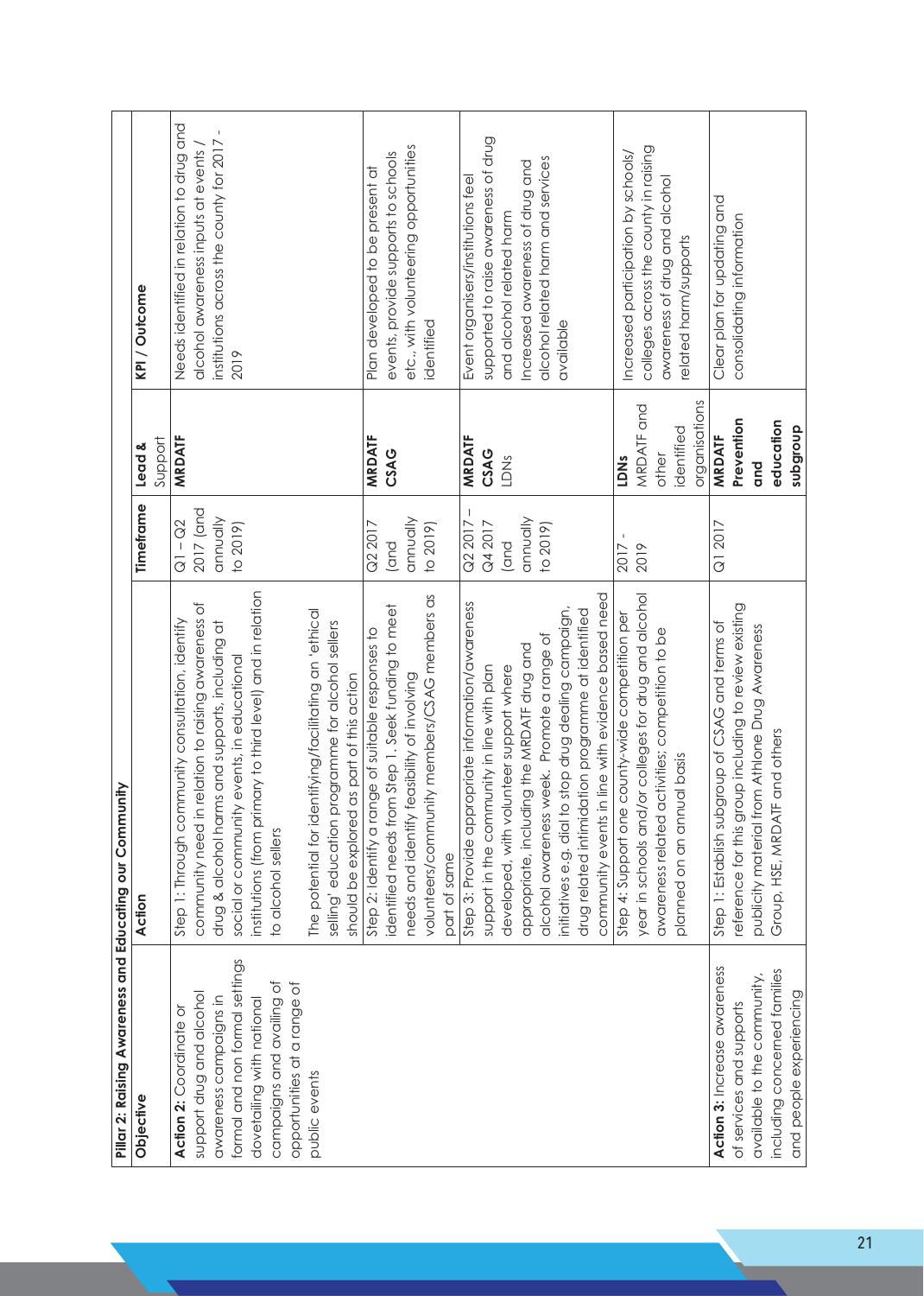| difficulties with drugs, alcohol                    | CSAG<br>LDN's<br>$Q2 - 3$<br>2017<br>materials to ensure the range is comprehensive, up-<br>and update relevant<br>Step 2: Source funding | Up-to-date information materials<br>directing to appropriate services |
|-----------------------------------------------------|-------------------------------------------------------------------------------------------------------------------------------------------|-----------------------------------------------------------------------|
|                                                     | PPN's<br>to-date and whole-county relevant and includes                                                                                   | including MRDATF, HSE and Drugs.ie                                    |
| HSE, Drugs.ie etc                                   | reference to existing resources such as the MRDATF,                                                                                       | websites                                                              |
|                                                     | Q4 2017/<br>Step 3: Develop and implement a dissemination                                                                                 | Clear plan for information delivery                                   |
|                                                     | disseminate<br>plan for community-wide information sharing,                                                                               |                                                                       |
| ensuring full county coverage                       | qnnually                                                                                                                                  |                                                                       |
|                                                     | <b>MRDATF</b><br>Q2 2017<br>Step 1: Undertake simple research on community                                                                | Clear understanding of need and                                       |
|                                                     | CSAG<br>need in relation to drug and alcohol awareness                                                                                    | target group for drug and alcohol                                     |
|                                                     | LDN's<br>through a series of focus groups with community                                                                                  | awareness training                                                    |
| groups                                              |                                                                                                                                           |                                                                       |
|                                                     | <b>MRDATF</b><br>Q3 2017<br>Step 2: Research the range of existing or validated                                                           | Model for Train the Trainer programme                                 |
| community education                                 | CSAG<br>programmes and identify a                                                                                                         | identified                                                            |
|                                                     | suitable 'train the trainer' model for delivering drug                                                                                    |                                                                       |
|                                                     | and alcohol awareness to the community. Establish                                                                                         |                                                                       |
|                                                     | minimum requirements for experience/commitment                                                                                            |                                                                       |
|                                                     | to deliver training to support identification of suitable                                                                                 |                                                                       |
| individuals or organisations                        |                                                                                                                                           |                                                                       |
|                                                     | <b>MRDATF</b><br>$Q3 - Q4$<br>Step 3: Source resources and deliver a pilot 'Train                                                         | First cohort of trainers trained                                      |
| the Trainer' programme to a number of CSAG          | CSAG<br>2017                                                                                                                              |                                                                       |
|                                                     | members or other interested community leaders                                                                                             |                                                                       |
| Step 4: On a pilot basis, newly trained trainers to | <b>MRDATF</b><br>$Q1 - Q4$                                                                                                                | Community education model                                             |
| delivery the training,-                             | CSAG<br>2018<br>training sessions to be                                                                                                   | evaluated with clear plan for roll out to                             |
|                                                     | evaluated from community and trainer perspective                                                                                          | the community developed                                               |
| for usefulness, clarity, relevance etc              |                                                                                                                                           |                                                                       |
|                                                     | CSAG<br>$Q1 - Q4$<br>Step 5: Roll out on a county-wide basis in line with                                                                 | Trainers deliver awareness and                                        |
|                                                     | MRDATF<br>2019<br>agreed roll-out plan, which should seek to engage a                                                                     | education sessions in line with                                       |
|                                                     | broad range of community organisations as trainers.                                                                                       | community need                                                        |
| The roll out should be evaluated                    |                                                                                                                                           |                                                                       |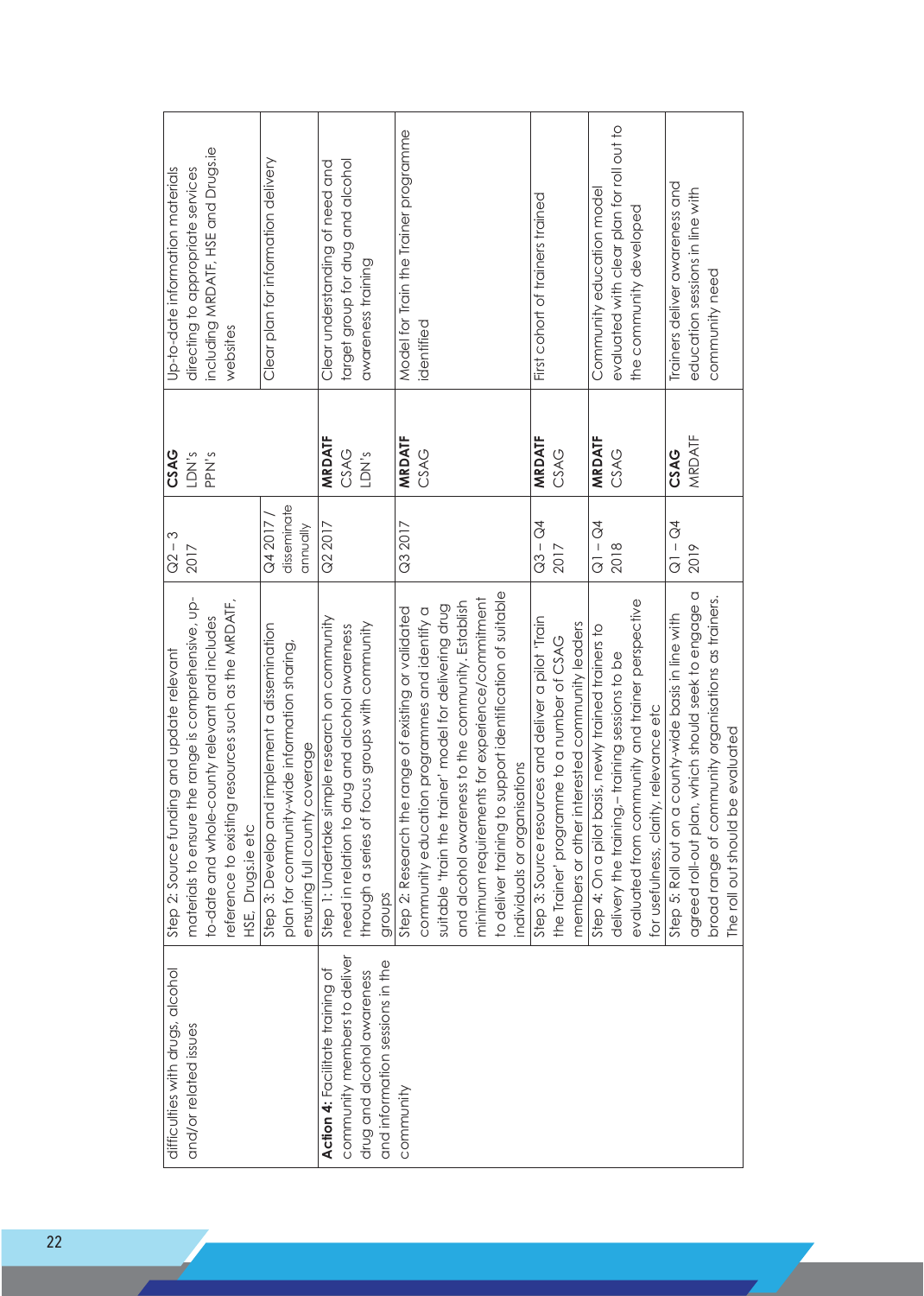| Pillar 3: Promoting Safer and Healthier Communities |                                                           |             |                  |                                          |
|-----------------------------------------------------|-----------------------------------------------------------|-------------|------------------|------------------------------------------|
| Objective                                           | Action                                                    | Timeframe   | Lead & Support   | KPI/Outcome                              |
| Action 5: Support alcohol-free                      | Provide support to LDNs to run alcohol free alternative   | 2017        | LDNs             | Alcohol free events are facilitated in   |
| alternative social activities in                    | social events at locations in County Westmeath on an      | 2019        |                  | County Westmeath                         |
| County Westmeath                                    | annual basis over the course of the strategy              |             |                  |                                          |
| Action 6: Support the roll out of                   | Step 1: Support identification of suitable community      | $Q1 - Q4$   | FAI              | Three new locations, partner services    |
| the late night soccer league                        | partners and options for transporting young people to     | 2017        | CSAG             | and transport options identified         |
|                                                     | eague in identified locations                             |             |                  |                                          |
|                                                     | Step 2: With identified partners, roll out the late night | $Q12018 -$  | FAI              | Late night soccer league available to    |
|                                                     | soccer league to three new locations in Westmeath         | Q4 2019     | CSAG             | young people in three new areas          |
| Action 7: Develop partnerships                      | Step 1: Identify key partners for planning reclamation of | Q3 2017     | <b>MRDATF</b>    | Multi-stakeholder partnership            |
| to reclaim community spaces                         | public spaces including the Gardaí, County Council,       |             | WCC              | established with clear aims and          |
| where e.g. dealing, drug litter,                    | residents associations, community groups and others       |             | <b>Ndd</b>       | objectives                               |
| intimidation or anti-social                         | and establish a committee with a clear terms of           |             | Gardaí and       |                                          |
| behaviour have been                                 | reference to anticipate and respond to opportunities to   |             | other identified |                                          |
| addressed in order to make                          | reclaim public spaces                                     |             | organisations    |                                          |
| and implement plans for                             | The committee to agree a cross-community strategy for     | Q4 2017     | LDNS             | Strategy established and progressed      |
| reclaiming and using the                            | identifying spaces, identifying alternative uses,         | $-$ Q4 2019 |                  | to reclaim identified community          |
| space                                               | identifying resources for the redevelopment of spaces     |             |                  | spaces                                   |
|                                                     | and implementation of same                                |             |                  |                                          |
| Action 8: Explore the potential                     | Step 1: Review the existing information model on          | Q2 2017     | MRDATF           | Existing model reviewed for safety,      |
| for coordinating the delivery of                    | managing drug related waste and litter to ensure          |             | Drug Litter      | relevance and usability                  |
| awareness training in tackling                      | community application<br>appropriateness for wider        |             | subcommittee     |                                          |
| drug related waste and litter to                    | Step 2: Identify community need through broad-based       | Q3 2017     | <b>MRDATF</b>    | Areas experiencing incidents of drug     |
| community champions.                                | consultation                                              |             | CSAG             | related waste and litter engaged to      |
|                                                     |                                                           |             | PPN and          | participate in training                  |
|                                                     | Step 3: Roll out awareness training to an identified      | Q4 2017     | other identified | Areas experiencing incidents of drug     |
|                                                     | number of community champions in areas of identified      |             | community        | related waste and litter are             |
|                                                     | need                                                      |             | groups           | empowered to respond appropriately       |
|                                                     |                                                           |             |                  | to drug waste and litter in partnership  |
|                                                     |                                                           |             |                  | with identified organisations            |
|                                                     | Step 4: Evaluate training and impact of same              | Q4 2017     |                  | and<br>The effectiveness of the training |
|                                                     |                                                           |             |                  | its impact on capacity to safely         |
|                                                     |                                                           |             |                  | respond to drug waste is established     |